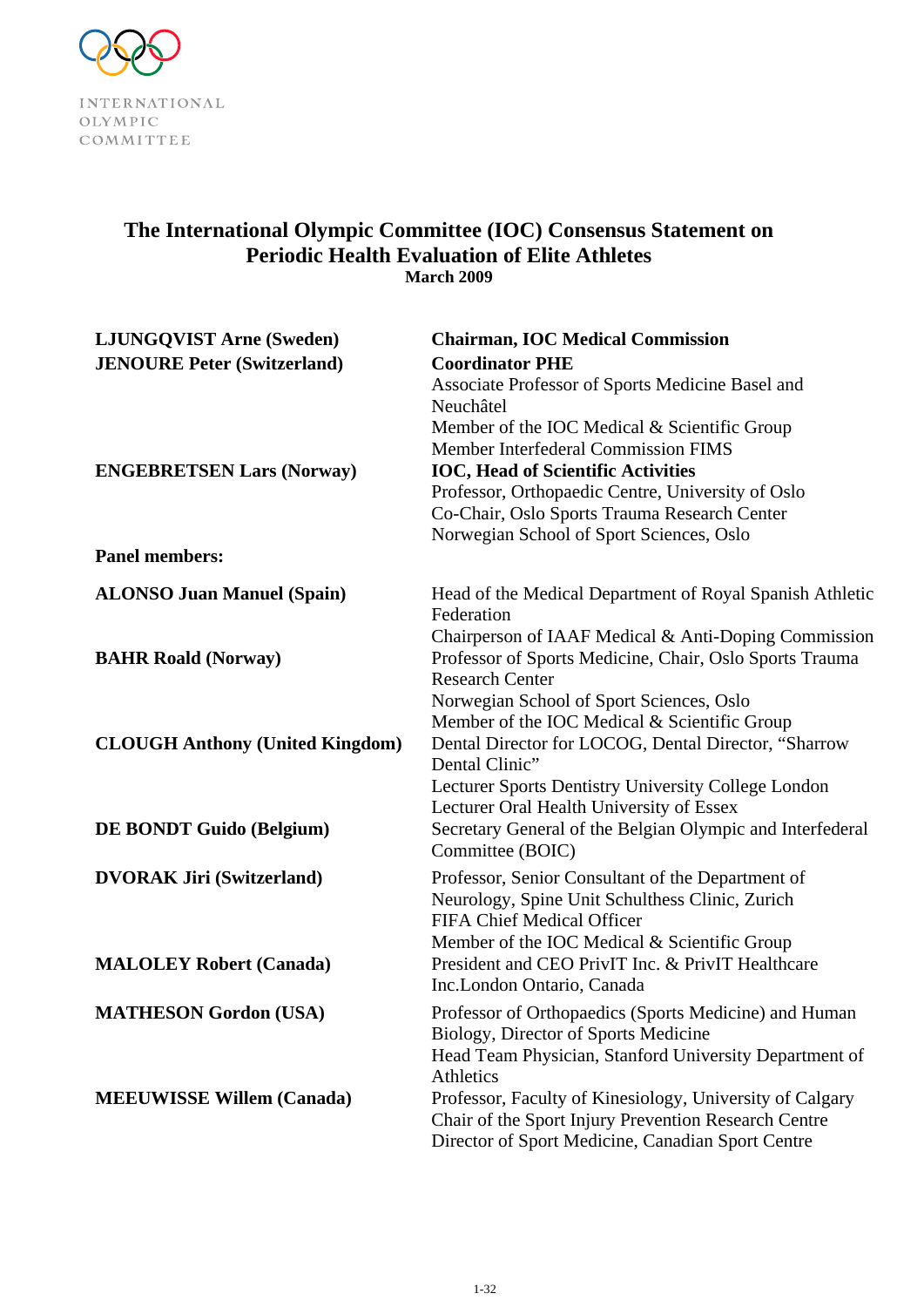

|                                         | Calgary                                                                                                          |
|-----------------------------------------|------------------------------------------------------------------------------------------------------------------|
| <b>MEIJBOOM Erik (Netherlands)</b>      | Professor of Congenital Cardiology, Médecin Adjoint                                                              |
|                                         | University Hospital Center of Vaud, Lausanne,                                                                    |
|                                         | Switzerland                                                                                                      |
| <b>MOUNTJOY Margo (Canada)</b>          | Sports Medicine Consultant: Health & Performance Centre                                                          |
|                                         | University of Guelph, McMaster University Medical                                                                |
|                                         | School                                                                                                           |
|                                         | <b>Chairperson FINA Sports Medicine Committee</b>                                                                |
|                                         | Member of the IOC Medical Commission                                                                             |
| <b>PELLICCIA Antonio (Italy)</b>        | Scientific Director of the Institute of Sports Medicine and<br>Science of the Italian National Olympic Committee |
|                                         |                                                                                                                  |
| <b>SCHWELLNUS Martin (South Africa)</b> | Professor of Sports Science and Exercise Medicine,                                                               |
|                                         | University of Cape Town                                                                                          |
|                                         | Member of the IOC Medical & Scientific Group                                                                     |
| <b>SPRUMONT Dominique (Switzerland)</b> | Professor of Health Law,                                                                                         |
|                                         | Faculty of Law of University of Neuchâtel,                                                                       |
|                                         | Deputy Director of Institute of Health Law, Neuchâtel                                                            |
| IOC:                                    |                                                                                                                  |
| <b>SCHAMASCH Patrick (France)</b>       | <b>IOC</b> Medical Director                                                                                      |
| <b>GAUTHIER Jean-Benoît (France)</b>    | <b>IOC</b> Technology Director                                                                                   |
| <b>DUBI Christophe (Switzerland)</b>    | <b>IOC</b> Sports Director                                                                                       |
| <b>STUPP Howard (Canada)</b>            | <b>IOC</b> Legal Director                                                                                        |
| <b>THILL Christian (Luxemburg)</b>      | Senior Legal Counsel, IOC                                                                                        |
|                                         |                                                                                                                  |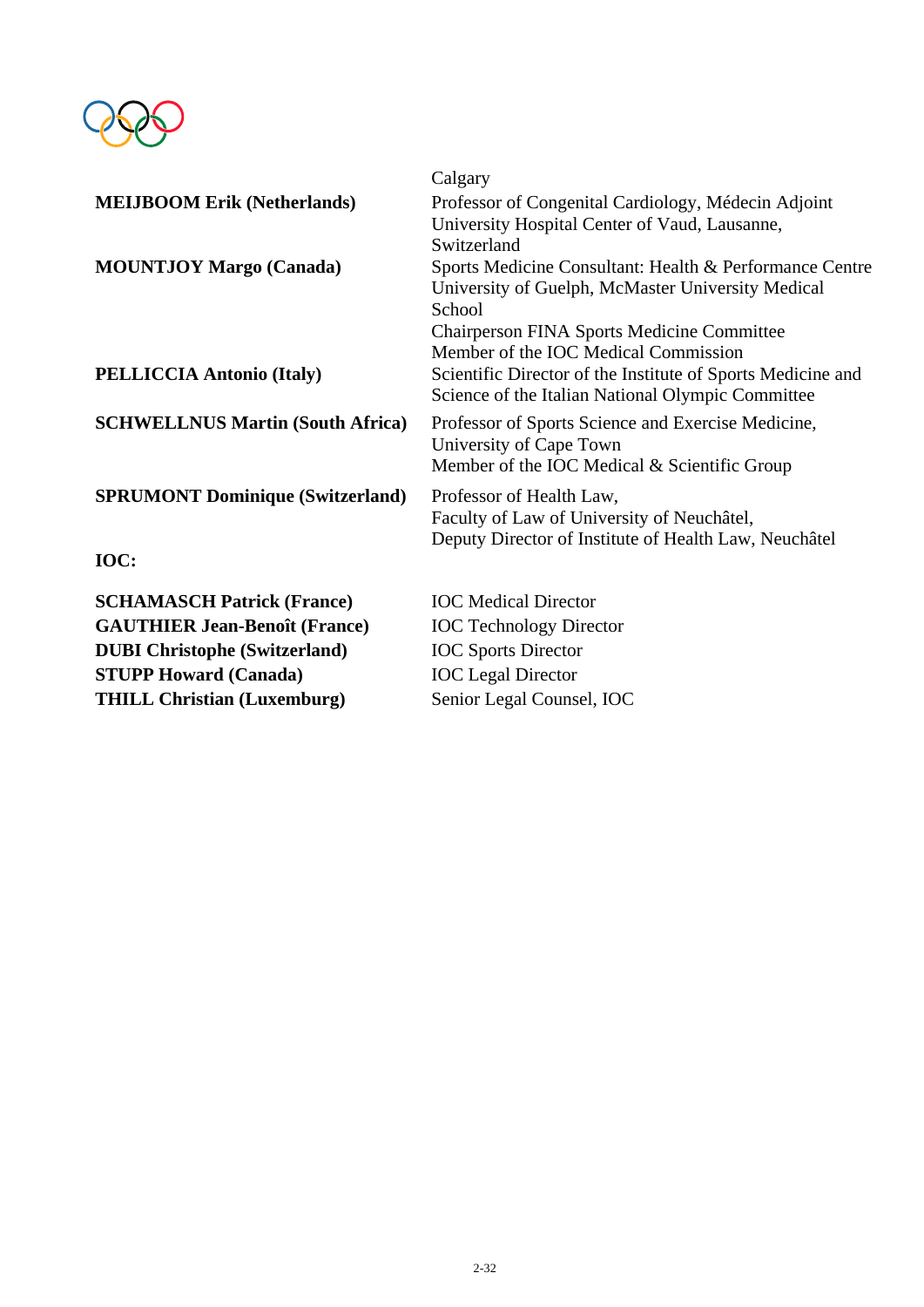

## **Introduction**

The Olympic Games is the largest sport event in the world. In Beijing, 10500 athletes competed, selected from a large group of elite athletes in 204 countries. Sports participation on the elite level, aside from winning medals, fame and other rewards, is also important from a health perspective. There is no longer any doubt that regular physical activity reduces the risk of premature mortality in general, and of coronary heart disease, hypertension, colon cancer, obesity, and diabetes mellitus in particular. The question is whether the health benefits of sports participation outweigh the risk of injury and long-term disability, especially in high-level athletes. Sarna et al (1) have studied the incidence of chronic disease and life expectancy of former male world-class athletes from Finland in endurance sports, power sports and team sports. The overall life expectancy was longer in the high-level athlete compared to a reference group (75.6 versus 69.9 years). The same group also showed that the rate of hospitalization later in life was lower for endurance sports and power sports compared to the reference group (2). This resulted from a lower rate of hospital care for heart disease, respiratory disease and cancer. However, the athletes were more likely to have been hospitalized for musculoskeletal disorders. Thus, the evidence suggests that although there is a general health benefit from sports participation, injuries represent a significant side effect.

One priority of the International Olympic Committee (IOC) is to protect the health of the athlete. During recent years, prevention of injuries and illnesses has been high on the IOC agenda. During the Athens Games an injury surveillance system was applied for all team sports (Junge 3). During the Beijing Games, the IOC ran, for the first time, an injury surveillance system covering all the athletes, showing a 10% incidence of injuries (4). In Vancouver and London the surveillance system will include disease conditions as well. The surveillance studies are prerequisites for providing evidence for health development in sports as well as for developing prevention programs. Another method to decrease injuries and diseases in the elite athlete is to perform a pre-participation examination (PPE) or periodic health evaluation (PHE) of all elite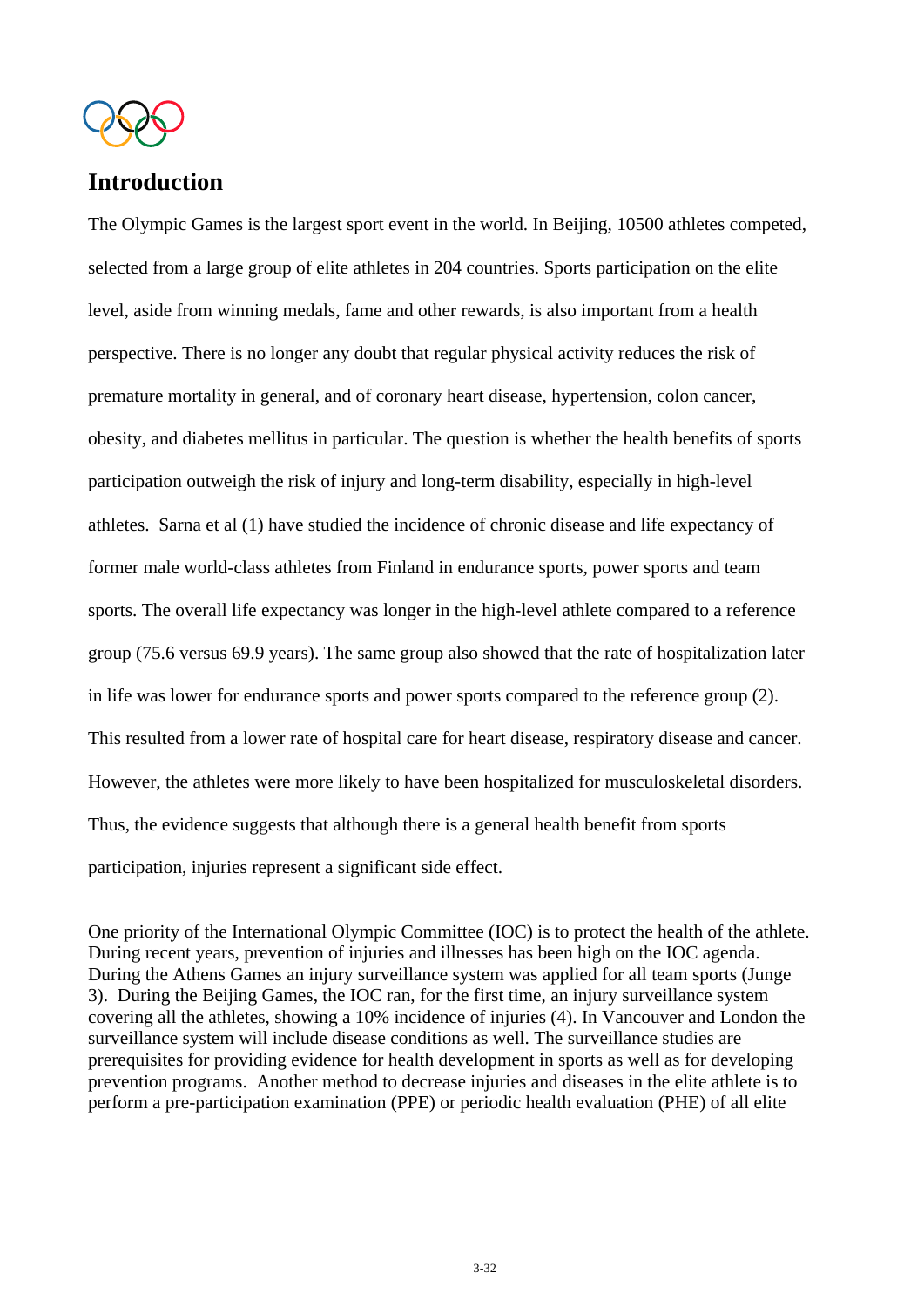

athletes (4?). PHE in various forms have been available for many years, but a recent analysis (5) has questioned the efficacy of PHEs in detecting serious problems in the elite athlete.

In March 2009, the IOC assembled an expert group to discuss the current state of health evaluations for athletes, aiming to provide recommendations for a practical PHE for the elite athlete, as well as to outline the need for further research. The task of the group was to review the benefits as well as potential negative effects of PHE at the elite sport level. The group did not take any position as to whether PHE should be recommended as compulsory for participation in sport. That is for the relevant sports authorities to decide.

The PHE can serve many purposes. It includes a comprehensive assessment of the athlete's current health status and risk of future injury or disease and, typically, is the entry point for medical care of the athlete. The PHE also serves as a tool for continuous health monitoring in athletes. Recent advances in this field relate to: (i) data on sudden cardiac death and other noncardiac medical problems, and the detection of risk factors and groups; (ii) a consensus conference on concussion; (iii) data on eating disorders and (iv) data on risk factors for musculoskeletal injuries. This paper addresses each of these advances in more detail after a discussion on the purpose of a PHE and the evidence we have supporting the different components of the PHE.

### **Purposes of the medical evaluation**

In a narrow sense, the main purpose of the PHE is to screen for injuries or medical conditions that may place an athlete at risk for safe participation. Athletes may be affected by conditions that do not have overt symptoms and that can only be detected by periodic health evaluations. One example is cardiovascular abnormalities, such as hypertrophic cardiomyopathy, arrythmogenic right ventricular cardiomyopathy or congenital coronary arteries anomalies. These are typically silent until a potentially fatal arrhythmia occurs, but may in some cases be detected through a careful cardiovascular examination.

Screening is a strategy used in a population to detect a disease in individuals without signs or symptoms of that disease. The intention is to identify pathologic conditions early, thus enabling earlier intervention and management in the hope of reducing future morbidity and mortality. Although screening may lead to an earlier diagnosis, not all screening programs have been shown to benefit the person being screened.

To ensure that screening programs confer the intended benefit, the World Health Organisation published what have become known as the Wilson-Jungner criteria for appraising a screening programme (6). The main criteria are that the condition being screened for is an important health problem (depends not just on how serious the condition is, but also how common it is), that there is a detectable early stage, that treatment at an early stage is of more benefit than at a later stage and that a suitable test is available to detect disease in the early stage.

From a public health perspective, there is insufficient evidence to date to mandate any specific screening tests for elite athletes apart from those recommended for the general population. This is mainly the consequence of the low risk of serious conditions in this population. An important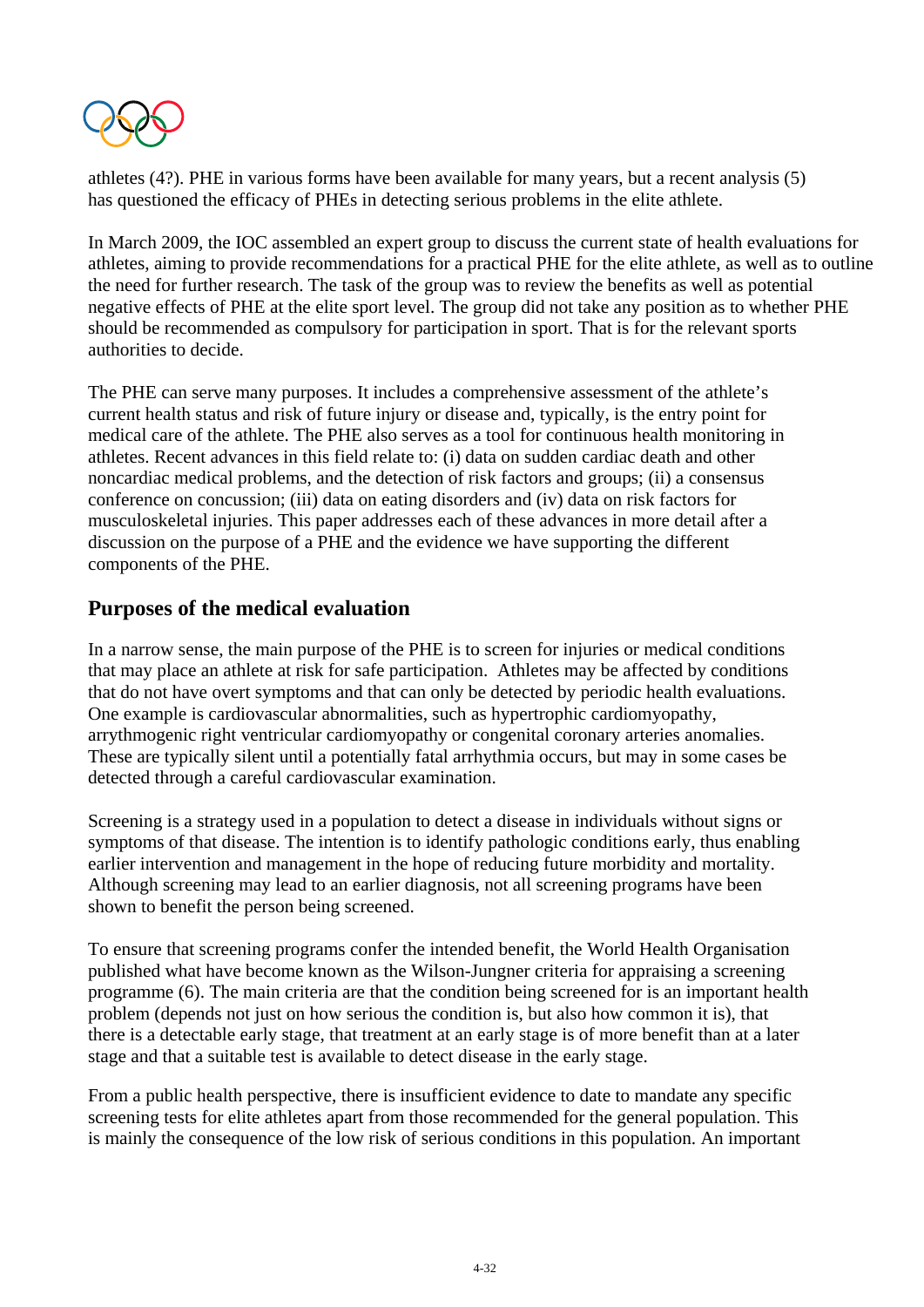

limitation is also the lack of suitable screening tests; such tests must be reliable (repeatable, good inter-observer agreement), sensitive (detects all those with increased risk), specific (detects only those with increased risk), affordable (ideally cheap, easy to perform, widely available), acceptable to the screening population and subject to quality assurance.

However, the PHE may serve other purposes than just screening athletes for future health problems. One obvious goal is to ensure that current health problems are managed appropriately and, ultimately, to determine whether an athlete is medically suitable to engage in a particular sport or event. Even elite athletes with easy access to medical care do not always seek medical attention for injuries or disease, despite having significant symptoms.

Some silent conditions are common and, although not severe from a health perspective, may influence sports performance. An example of this is mild iron deficiency, which is common in female athletes. Periodic health evaluations and ongoing monitoring represent an opportunity to diagnose and manage such conditions. They also provide an opportunity to identify conditions that are barriers to performance. An example is astigmatism, which can be detected on a simple test of visual acuity. Another important function of periodic health evaluations is that they allow the athlete an opportunity to establish a relationship with the health personnel who will be involved in providing continuing care.

Finally, the PHE also represents an opportunity to look for characteristics which may put the elite athlete at risk for future injury or disease. However, as mentioned above, there is limited direct evidence to suggest that it is possible to predict future outcomes based on the PHE. Nevertheless, there is evidence in some areas, such as injury risk factor assessment (7), that holds future promise and warrants investigation related to the PHE. Depending on the sport and the age, ethnic origin and gender of the athlete, it may be prudent to include an assessment of specific risk factors in the PHE.

### **General requirements of a PHE**

It is important to address and balance the ethical and legal aspects of the PHE in order to help protect the rights and responsibilities of athletes, physicians, sporting organizations and other persons concerned. In the context of designing and implementing a PHE, the following considerations need to be taken into account:

- PHE should be based on sound scientific and medical criteria.
- PHE should be performed in the primary interest of the athlete, that is, assessing his/her health in relation to his/her practice of a given sport.
- PHE should be performed under the responsibility of a physician trained in sports medicine, preferably by the physician responsible for providing ongoing medical care for the athlete, e.g. the team physician.
- The decision concerning the nature and scope of the PHE should take into account individual factors, such as the geographical region, the sport discipline, the level of competition, age and gender of the athlete.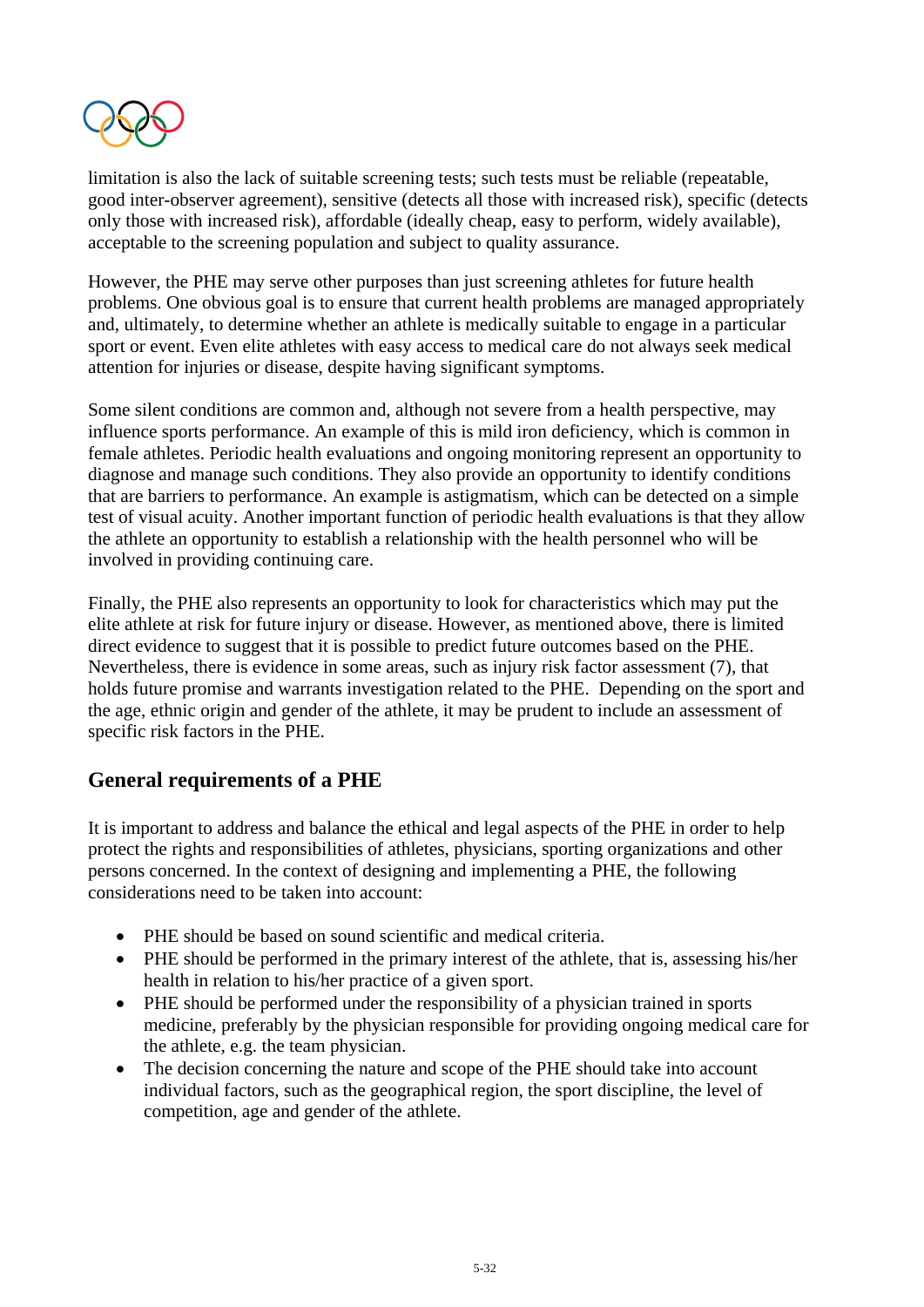

- The setting of the evaluation should be chosen to optimize the accuracy of the examination and respect the privacy of the athlete. The PHE should preferably be carried out in the physician's office, which assures privacy, access to prior medical records, and an appropriate patient-physician relationship.
- A physician can only perform a PHE with the free and informed consent of the athlete and, if applicable, his/her legal guardian.
- If PHE evidences that an athlete is at serious medical risk, the physician must strongly discourage the athlete from continuing training or competing until the necessary medical measures have been taken.
- Based on such advice, it is the responsibility of the athlete to decide whether to continue training or competing.
- If a physician is requested to issue a medical certificate, he or she must have explained in advance to the athlete the reason for the PHE and its outcome, as well as the nature of information provided to the third parties. In principle, the medical certificate may only indicate the athlete's fitness or unfitness to participate in training or competition and should minimize disclosure of confidential medical information.

In many settings, the PHE is used to offer medical clearance to participate in sport and is seen as a one-time certification for future involvement in elite sport. However, the evaluation of the athlete's health should ideally be seen as a dynamic, ongoing process.

While many aspects of the PHE will be common to all elite athletes, it should be tailored to be gender, age, race, culture and sport specific when appropriate. If any injury or medical condition is identified, it should be managed in a manner consistent with the existing standards of medical care. If warranted, this may involve referral to the appropriate specialists for further evaluation and management. It should be noted that the PHE is also the time that medications or nutritional products in use or prescribed should be reviewed to determine if a Therapeutic Use Exemption (TUE) application to the World Anti Doping Association (WADA) is needed.

The timing of the PHE should ideally allow for sufficient time for management of any injuries or medical problems well before major competitions. For example, it is preferable to conduct a PHE during the off-season so that rehabilitation or other treatment can restore the athlete to optimal health before facing maximal physical stress.

As the PHE is the only contact that many elite athletes will have with medical personnel, it should be seen as an opportunity for education regarding other health risks and health-related behavior.

The following document is laid out in sections that correspond to the various areas of evaluation appropriate to the elite athlete.

# **1. Cardiology**

### **1.1 Introduction**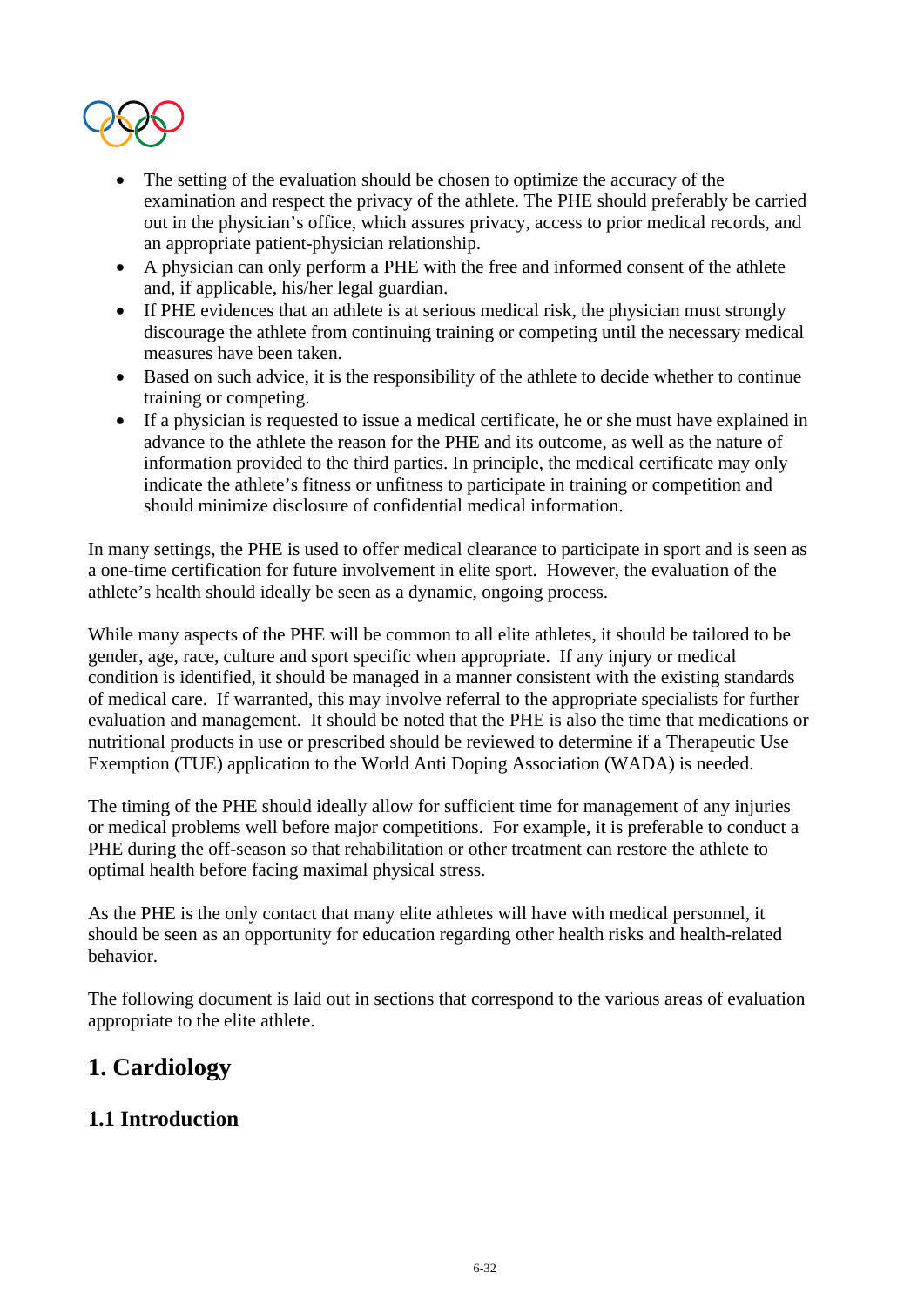

The scope of the cardiovascular PHE is to detect potentially lethal cardiovascular disease in elite athletes and start appropriate management to reduce the risk for sudden cardiac death and/or disease progression in a timely fashion.

#### **1.2 Evidence base Cardiovascular (CV) risk of competitive sport participation**

Regular participation in training and athletic competition is associated with an increased risk for sudden cardiac death (SCD), with an average relative risk for athletes of 2.8 times compared to their nonathletic counterpart (8). It is worthy to note, however, that sport is not per se the cause for greater incidence of SCD. It is the combination of intensive physical exercise in athletes with underlying cardiovascular disease, which can trigger ominous arrhythmias leading to cardiac arrest. The relative risk of sport participation is different according to the underlying disease, and it is greatest in case of cardiomyopathies (such as hypertrophic cardiomyopathy or arrhythmogenic right ventricular cardiomyopathy) or congenital coronary arteries anomalies (Corrado et al 2003).

#### **Rationale for CV evaluation in elite competitive athletes**

The vast majority of the athletes dying suddenly do not experience premonitory symptoms (9); therefore, the PHE represents the only strategy capable to identify athletes with silent cardiac disease, and allow appropriate management to reduce the risk of SCD and disease progression. Identifying asymptomatic athletes with underlying cardiovascular disease through the PHE is important because SCD could be prevented by lifestyle modification, including (when necessary) restriction from competitive sports activity, but also prophylactic treatment by drugs, implantable cardioverter defibrillator (ICD) or other therapeutic options. Athletes carrying an increased cardiac risk may have a favourable long-term outcome thanks to timely identification and appropriate clinical management (10).

#### **Rationale for including the 12-lead Electrocardiogram (ECG) in the PHE**

Recent scientific evidence supports the role of ECG in reducing mortality in screened athletes (11). This concept is based on the recognition that ECG is abnormal in most individuals with hypertrophic cardiomyopathy (up to 90%) and arrhythmogenic right ventricular cardiomyopathy (up to 80%). The ECG can also identify athletes with WPW syndrome and ion channel diseases, such as Lènegre conduction disease, long or short QT syndromes, and Brugada syndrome (12,13). However, there has been criticism voiced related to available data on the use of ECG in the elite athlete is the lack of an unscreened athletic control group. A comparison of athletes screened with ECG vs. athletes non-screened will require two matched large athlete populations (several thousand athletes, in consideration of the low incidence of cardiomyopathies) undergoing long-term follow-up (at least two decades, due to the young age of athletes at initial evaluation).

It has been demonstrated that adding a 12-lead ECG examination to history and physical examination results in a substantial increase in the ability to identify potentially lethal heart disorders (12,13) and this strategy has been endorsed in "The Lausanne Recommendations" (14)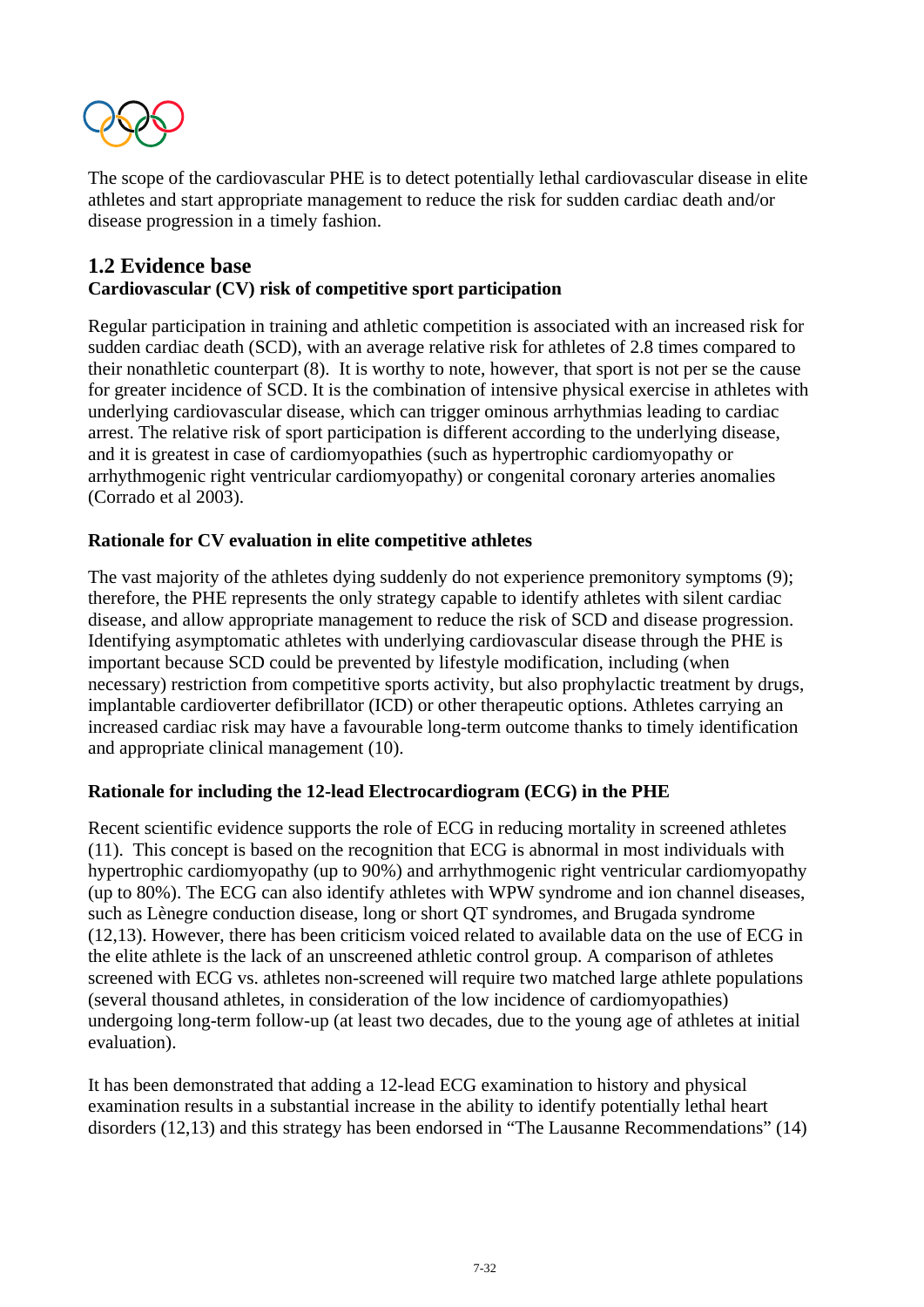

and the European Society of Cardiology recommendations (15). However, it is not currently recommended by the American Heart Association (16,17).

### **1.3 Proposal for PHE**

#### **The following questions regarding cardiovascular abnormalities should be included:**

#### **Family history**

.

- Family history of one or more relatives with disability or death of heart disease (sudden/unexpected) before age 50
- Family history of cardiomyopathy, coronary artery disease, Marfan syndrome, long QT syndrome, severe arrhythmias, or other disabling cardiovascular disease

#### **Personal history**

- Syncope or near-syncope
- Exertional chest pain or discomfort
- Shortness of breath or fatigue out of proportion to the degree of physical effort
- Palpitations or irregular heartbeat

#### **Physical examination should be performed according to the best clinical care and should investigate the presence of:**

- Musculoskeletal and ocular features suggestive of Marfan syndrome
- Diminished and delayed femoral artery pulses
- Mid- or end-systolic clicks
- Abnormal second heart sound (single or widely split and fixed with respiration)
- $\bullet$  Heart murmurs (systolic grade  $>2/6$  and any diastolic)
- Irregular heart rhythm
- Brachial, bilateral blood pressure  $>140/90$  mmHg on more than one reading

#### **The 12-lead ECG**

The 12-lead ECG should be recorded on a non-training day, during rest**,** according to best clinical practice. Interpretation of the ECG abnormalities can be categorized according to the criteria defined by Corrado et al (18) into two groups: 1) the most common in trained athletes (sinus bradycardia, first degree AV block, notched QRS in V1 or incomplete right bundle branch block, isolated QRS voltage criteria for LV hypertrophy) consistent with athlete's age, ethnical origin and level of athletic conditioning, and that do not require additional testing; 2) all other less common ECG abnormalities should be further evaluated to exclude cardiovascular disease (Fig 1).

#### **Further investigations**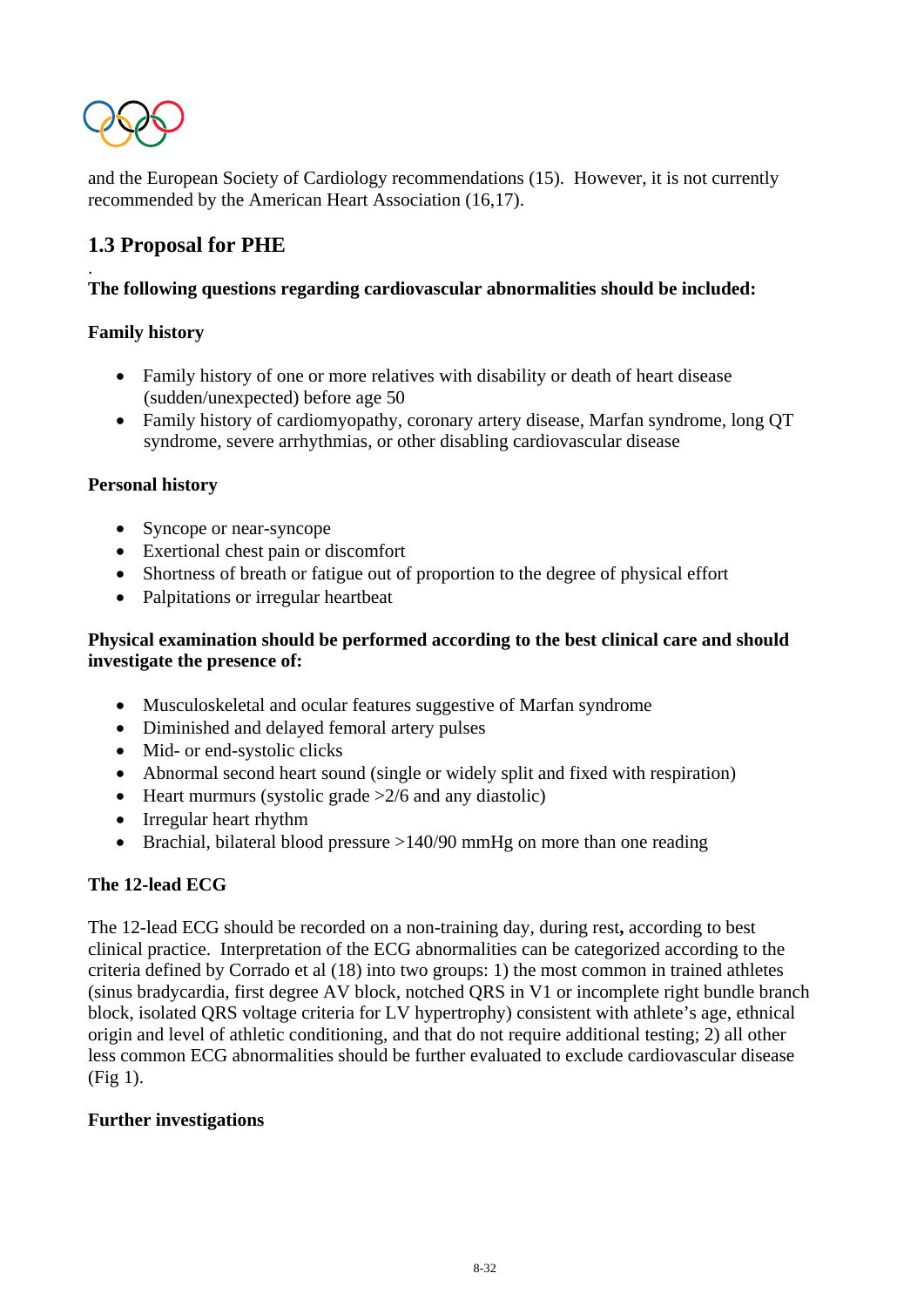

At present, there is no agreement regarding the need for routine use of echocardiography in the PHE. Neither is there a role for routine use of other imaging or invasive testing. However, in the presence of abnormal findings either at history, physical examination or 12-lead ECG, additional testing should be performed in order to confirm (or exclude) cardiovascular disease. In most instances, echocardiography is the first-line test, but other imaging modalities (such as cardiac magnetic resonance) or invasive testing, when necessary, may be pursued. In adult athletes (> 35 years) exercise ECG testing in the context of PHE is efficient to detect otherwise unsuspected cardiac abnormalities (19) and is currently recommended for elite athletes with increased cardiovascular risk profile (20).

### **1.4 Management of athletes with CV abnormalities**

The IOC PHE Consensus Group recommends that any athlete identified with a CV abnormality should be managed according to the current, widely accepted clinical recommendations, i.e., Bethesda Conference #36 and ESC recommendations (21, 22). The group acknowledges that identification of cardiac disease in an athlete represents a challenging question regarding the ethical, medical and legal consequence with particular regard to the need for disqualification from competition. However, there is scientific evidence that preventing athletes with specific cardiovascular abnormality from regular training and competition is an efficient strategy for preventing SCD (10, 23). Unnecessary exclusion from participation of competitive athletes with non lethal diseases is a problem. Therefore, there is a need for a common agreement of sports eligibility guidelines and management of competitive athletes with cardiovascular diseases in the future (24). The main goal should be to reduce the number of unnecessary disqualifications and to adapt (rather than restrict) sports activity in relation to the specific cardiovascular risk.

Finally, we recognize that young competitive athletes  $(< 18$  years) require specific expertise in the evaluation, interpretation of findings and management.

### **1.5 Educational programmes**

The sport organizations together with scientific sport societies should encourage and support educational activities intended to enhance the knowledge and skill of physicians involved in the cardiology part of the PHE process.

### **1.6 Research**

Although there are issues of debate regarding wide-scale mandatory use of the ECG for athlete screening (16, 24), there is sufficient evidence to justify a staged implementation with evaluation to assess the properties of the test (sensitivity, specificity, predictive value) in a variety of sporting populations. Staged implementation would provide a natural control group to measure differences in outcome between ECG screened and unscreened groups. Finally, the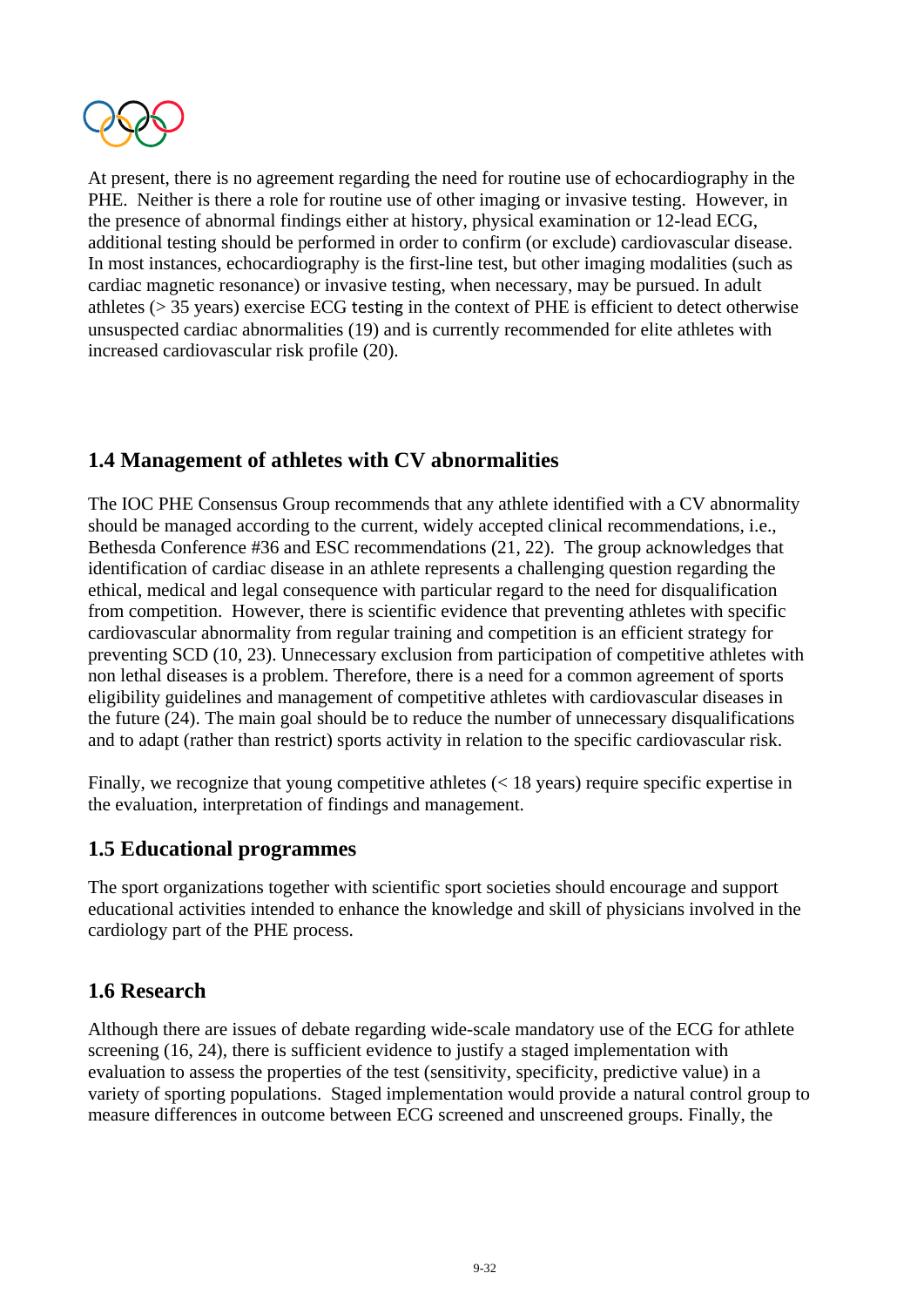

mortality effects of a screening program documented in Italy need to be replicated in other ethnic populations where the underlying disease conditions may differ from those seen in Italy.

The sport organizations and scientific sport societies should encourage research that could expand our current knowledge and data base regarding the mechanisms and strategies to prevent SCD in competitive athletes.



### **Fig 1. 12-lead ECG ABNORMALITIES**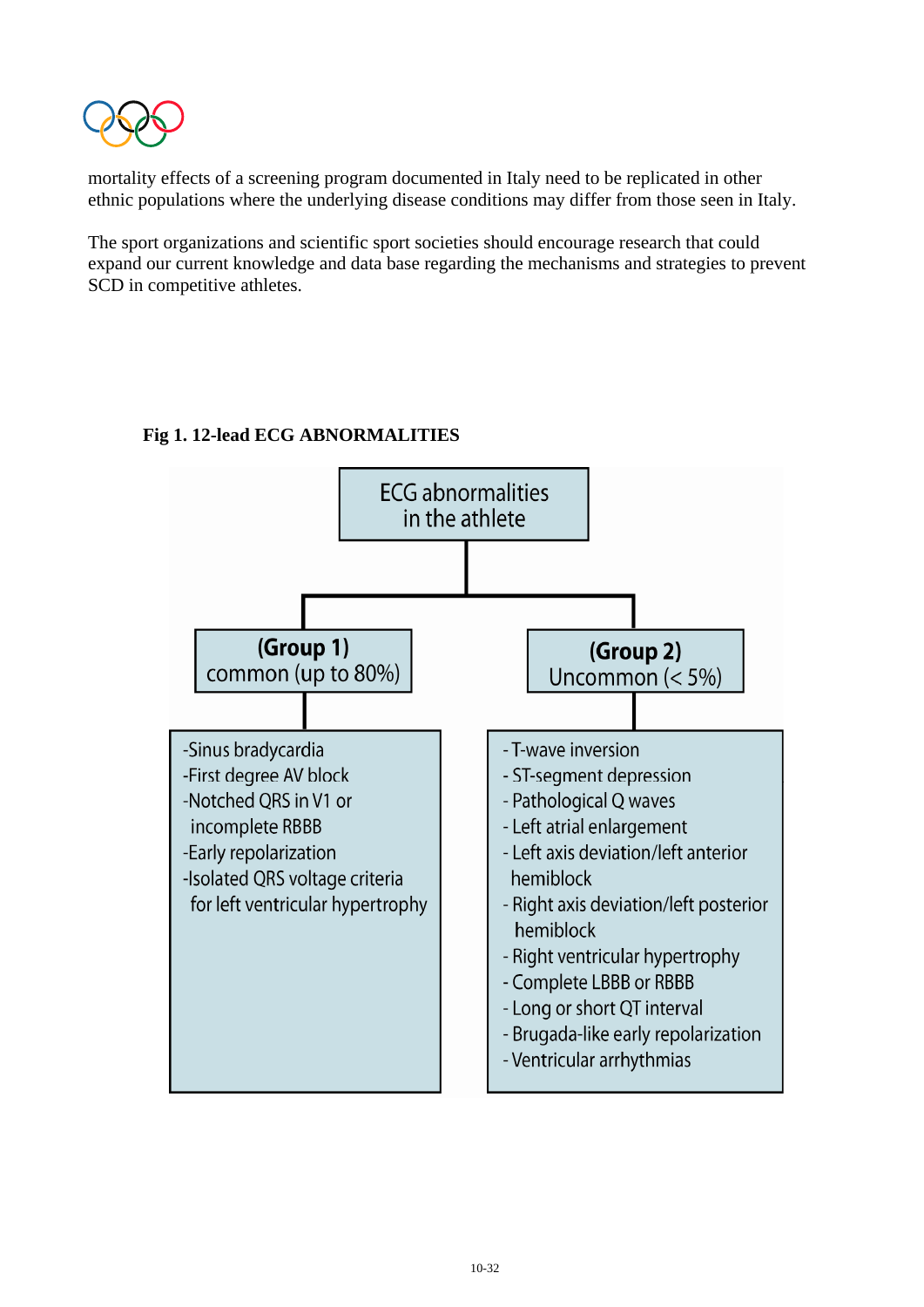

# **2. Non-Cardiac Medical Conditions**

## **2.1 Introduction**

To date, the main elements of the PHE have been to screen elite athletes for possible risk for sudden cardiovascular death (15, 25,), musculoskeletal injury (26 2004), and head injury (27). Furthermore, elements of the PHE that focus on non-cardiac medical conditions have to date been confined to hematological conditions (28), lung disease, particularly exercise-induced bronchoconstriction (29), and specific medical concerns of the female athlete (30).

However, sports physicians who regularly perform medical assessments on elite athletes, as well as members of the medical team that accompany athletes to the Olympic Games and other international sports events, commonly encounter medical conditions that are non-injury related, and are of a non-cardiac nature (31,32,33).

In one study, it was reported that 50% of the 1804 athletes seen at the multipurpose medical facility at the 1996 Olympic Games were treated for non-injury related illnesses (34). In another study conducted in the athlete medical clinic during the 2002 Winter Olympic Games, medical diagnoses, notably respiratory conditions, were more commonly reported than traumatic conditions (33). Furthermore, in two other studies, over 50% of the medical consultations in a participating team during two Olympic Games were non-injury related (31,32). It is important to note that the frequency of cardiac-related medical consultations reported in these two studies was very low  $(31,32)$ .

Therefore, medical conditions in systems other than the cardiovascular system are very common in elite athletes. These conditions can occur immediately before competitions, during periods of training in preparation for competitions, and after competitions. In two reports, the frequency of medical conditions reported in athletes during the Olympic Games has been documented (Table 1). These data indicate that medical conditions, other than cardiovascular conditions, are common in elite athletes, yet these conditions have not received much attention in a PHE. A spectrum of medical conditions can occur in athletes across a number of medical systems (Table 2) and these can be identified during a PHE (35,36). Finally, a number of these conditions are transient and can be treated. Therefore, clearance for sports participation when athletes suffer from these conditions is an ongoing process and requires ongoing monitoring and assessment.

The purpose of this section is to 1) briefly review the evidence base for including elements in the PHE that focus on non-cardiac medical conditions, 2) recommend elements in the medical history, physical examination and special investigations that could be included in a PHE to identify significant non-cardiac medical conditions, and 3) suggest future directions for research in this area.

### **2.2 Evidence base: Non-cardiac medical conditions**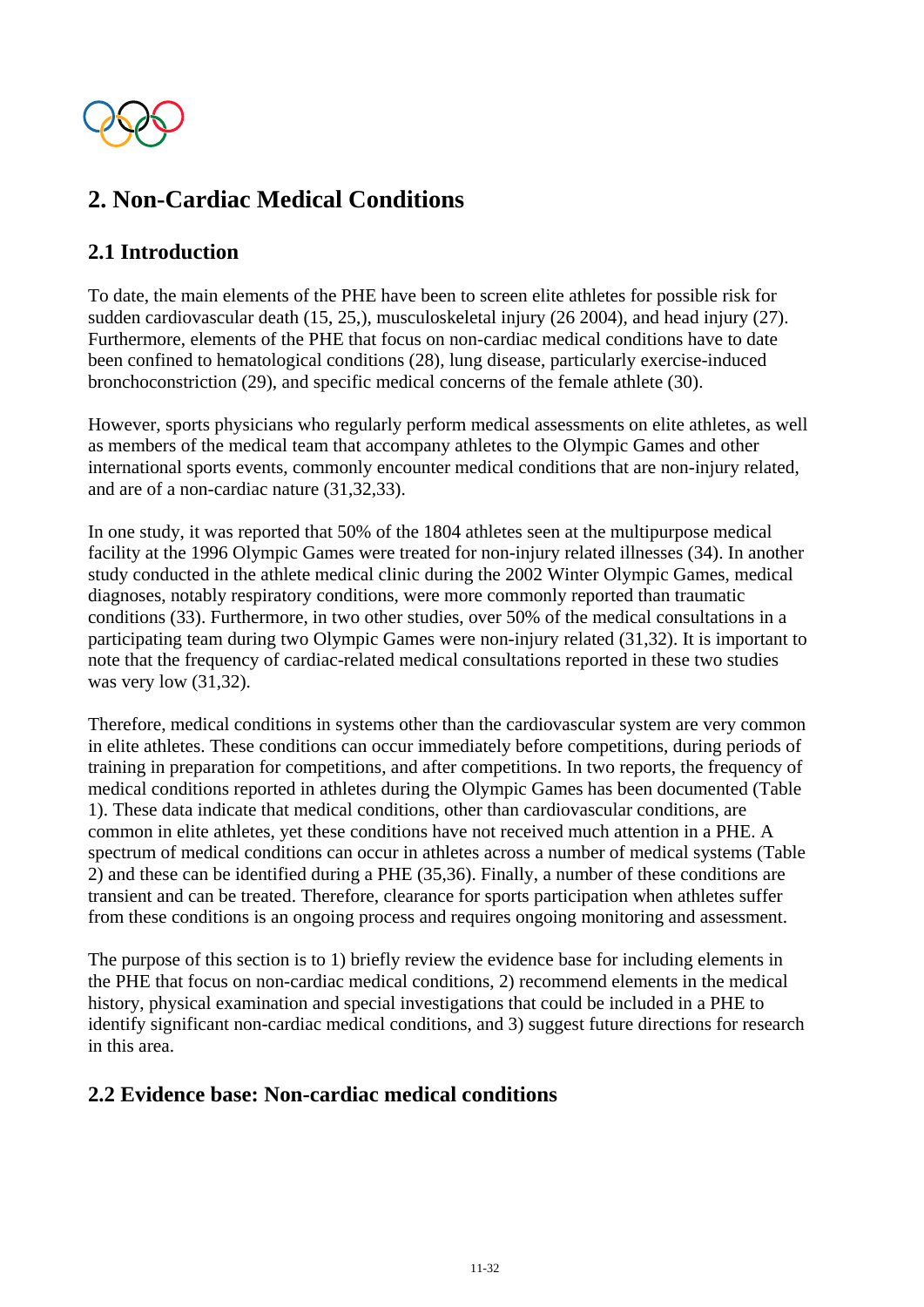

There is very little data available on the inclusion of assessment for non-cardiac medical conditions in a PHE. Evidence for the inclusion of screening tests to identify non-cardiac medical conditions in a PHE is therefore largely limited to expert opinion and case series. However, the identification of some non-cardiac medical conditions is frequently included in the medical history, physical examination and profile of special investigations of existing PHE recommendations (37, 38, 39, 40, 41, 42). The evidence base for including screening to identify non-cardiac medical conditions in a PPE will be briefly reviewed below.

#### **2.2.1 Pulmonary system**

The rationale for including an assessment of the pulmonary system in a PHE is that respiratory symptoms that are suggestive of asthma are common in athletes (43). At the time of a PHE, these symptoms can be identified, and the clinical examination, together with objective special tests can be used to confirm the diagnosis of asthma (43). The prevalence of asthma in athletes is high and varies from 3-23% in summer sports to 12-50% in winter sports  $(44, 45)$ . Furthermore, during a PHE, respiratory tract conditions other than asthma that can also give rise to respiratory symptoms in athletes can be identified (45).

#### **2.2.2 Hematological**

The main rationale for including routine hematological assessment during a PHE is based on the higher than expected prevalence of decreased iron stores in athletes, particularly female athletes (28, 46, 47, 48, 49, 52, 52). An additional rationale is to determine if the athlete has anemia (iron deficiency or other), and to identify other illnesses such as infections (Fallon 2004). It is noteworthy that hematological testing has been suggested as a screening/monitoring tool for blood doping (hematological passport) as well (52). The likelihood of a positive result on routine hematological screening is higher in physically active females compared with male athletes (28,48, 53).

#### **2.2.3 Allergies**

The rationale for including assessments in the PHE to identify allergies, particularly allergic rhinoconjunctivitis, in elite athletes is based on the fact that 1) significantly higher than expected prevalence of allergic conditions has been observed in elite athletes (54,55,56,57; 2) travelling athletes could be exposed to a variety of allergens at different venues where international competitions take place (55); and 3) acute and chronic allergies could result in morbidity and also reduce athletic performance (58).

#### **2.2.4 Infections and immunological**

The rationale to consider infective disease in a PHE is based on a number of important considerations. Firstly, it is established that during intense training and immediately following competitions, there is evidence of immune suppression in athletes that could predispose them to infective disease (59,60). Secondly, acute systemic infective illness is a contra-indication to participation in sports because of the risk of viral myocarditis, organ injury (splenomegaly) and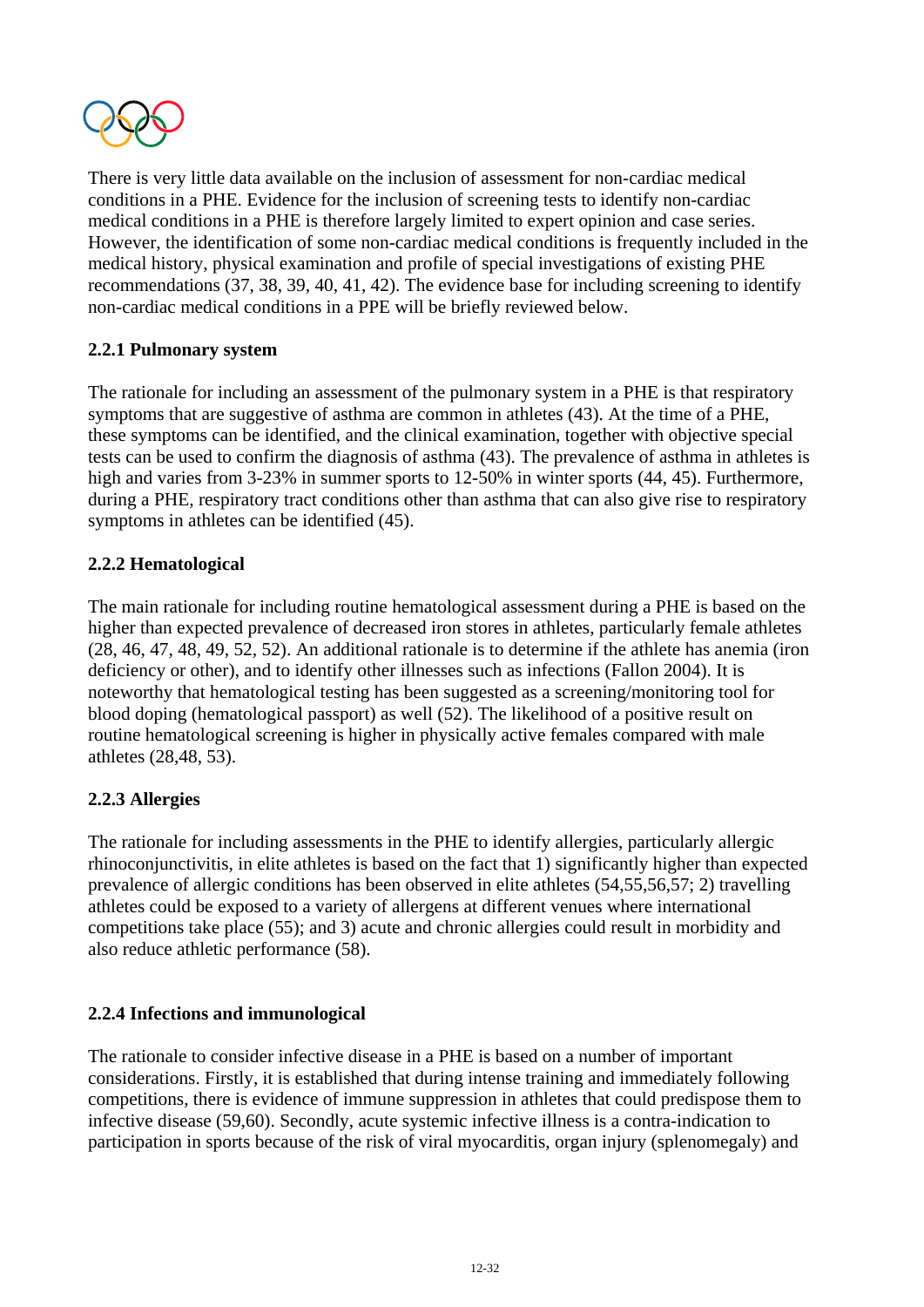

in some cases increased risk of transmission of the infective illness to fellow athletes (61,-63). Thirdly, the PHE provides an opportunity to assess whether an athlete has been immunized against infective conditions, including those that may be associated with international travel to specific regions. There are a number of infective illnesses that could be considered when performing a PHE and these have been reviewed recently (61-2).

#### **2.2.5 Ear, nose and throat (ENT)**

The rationale for including the ear, nose and throat (ENT) assessment in a PHE is based on the high incidence medical consultations during international competitions that are related to this system in elite athletes (Table 1). Furthermore, the common illnesses encountered in the ENT system of athletes are allergies (54,58) and upper respiratory tract infections (33, 60, 61, 64). The basis for including this spectrum of conditions in PHE has already been discussed.

#### **2.2.6 Dermatological**

The rationale for including a dermatological assessment in the PHE is that skin disorders are very common in athletes (65-67). Furthermore, participation in sports may predispose athletes to certain skin conditions and there is a risk of transmission of certain skin conditions during sports (65). Therefore, clearance to compete may have to be withheld temporarily if athletes suffer from some skin infections (65).

#### **2.2.7 Urological**

The rationale for including an assessment of the urological system in the PHE is not based on strong evidence. However, it is known that 1) renal and bladder disease can be asymptomatic; and 2) conditions such as asymptomatic haematuria, proteinuria and pyuria are often encountered when screening in athletes is conducted (68). Although these conditions may not be clinically significant, they do however require further evaluation to exclude underlying urological disease.

#### **2.2.8 Gastro-intestinal (GIT)**

The rationale for including an assessment of the gastro-intestinal (GIT) system in the PHE is that GIT symptoms are very common in athletes (particularly endurance athletes) during sports participation (69). Exclusion of significant underlying GIT disease is therefore important in athletes, particularly those that regularly suffer from GIT symptoms during exercise (69). Furthermore, GIT conditions are also frequently encountered when travelling with athletes to international competitions (312,32).

#### **2.2.9 Nervous system (neurological)**

The rationale for including assessment of neurological conditions in the PHE of athletes is that neurological conditions are common (70) and can include a variety of different conditions such as headaches and epilepsy. Furthermore, although uncommon, stroke can occur in younger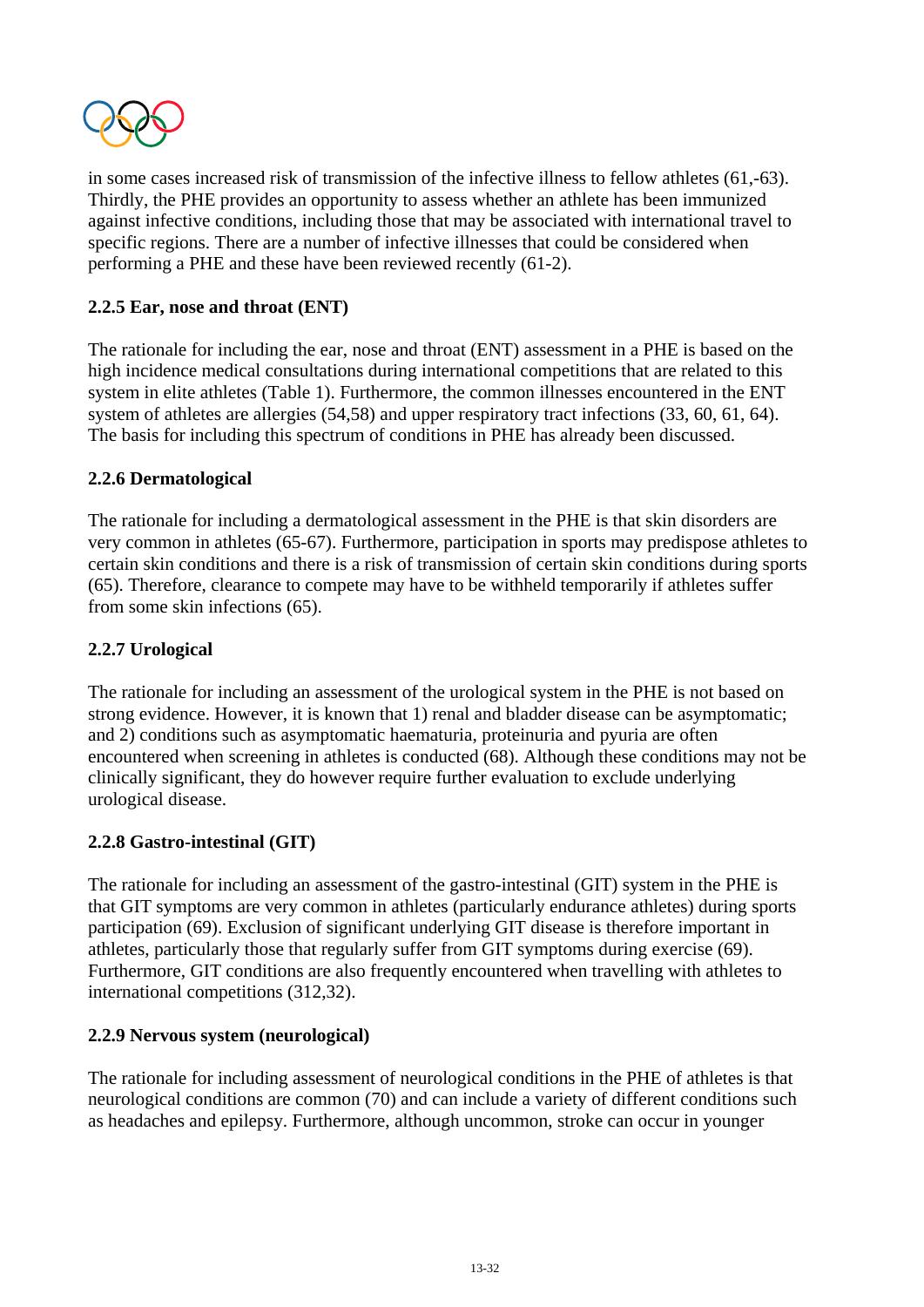

adults, including athletes. It has been suggested that the PHE should include screening for the risk factors of stroke in young athletes (70).

#### **2.2.10 Endocrine/metabolic**

The rationale for routine enquiry to determine if elite athletes have underlying endocrine and metabolic disease is 1) that these conditions do occur in elite athletes; 2) one of the more common endocrine conditions in elite athletes is diabetes mellitus - nine Olympic athletes required therapeutic use exemption for the use of insulin in the 2004 Summer Olympic Games (71); and 3) elite athletes with existing endocrine and metabolic disease may require counseling and advice because medication they may use could contravene doping control regulations (72).

#### **2.2.11 Ophthalmology**

The principle rationale for including ophthalmological assessment in the PHE is that ophthalmic conditions, particularly reduced visual acuity, have been reported in 4.5-25% of college athletes undergoing a PHE (35,36, 73). Other less common ophthalmological conditions can also be identified.

### **2.3 Proposal for content of the PHE**

Assessment of non-cardiac medical conditions during a PHE would include an appropriate systematic medical history (Table 3). A directed physical examination and selected special investigations (Table 4) should follow. Routine investigations that are recommended are 1) urinalysis (males and females) and 2) tests for iron stores (female athletes). According to best medical practice guidelines, these elements should be included in the PHE to assess elite athletes for the presence of non-cardiac medical conditions.

### **2.4 Possible future directions in research**

Broad research areas:

- Defining the scope of the problem in each system (prevalence of non-cardiac medical conditions in elite athletes)
- Determining the impact of these medical conditions on performance, short term risk, and longer term outcome in elite athletes
- Investigate which diagnostic tests have the highest sensitivity, specificity and predictive value for each condition
- Determine if identification and management of these conditions reduces morbidity and improves performance in elite athletes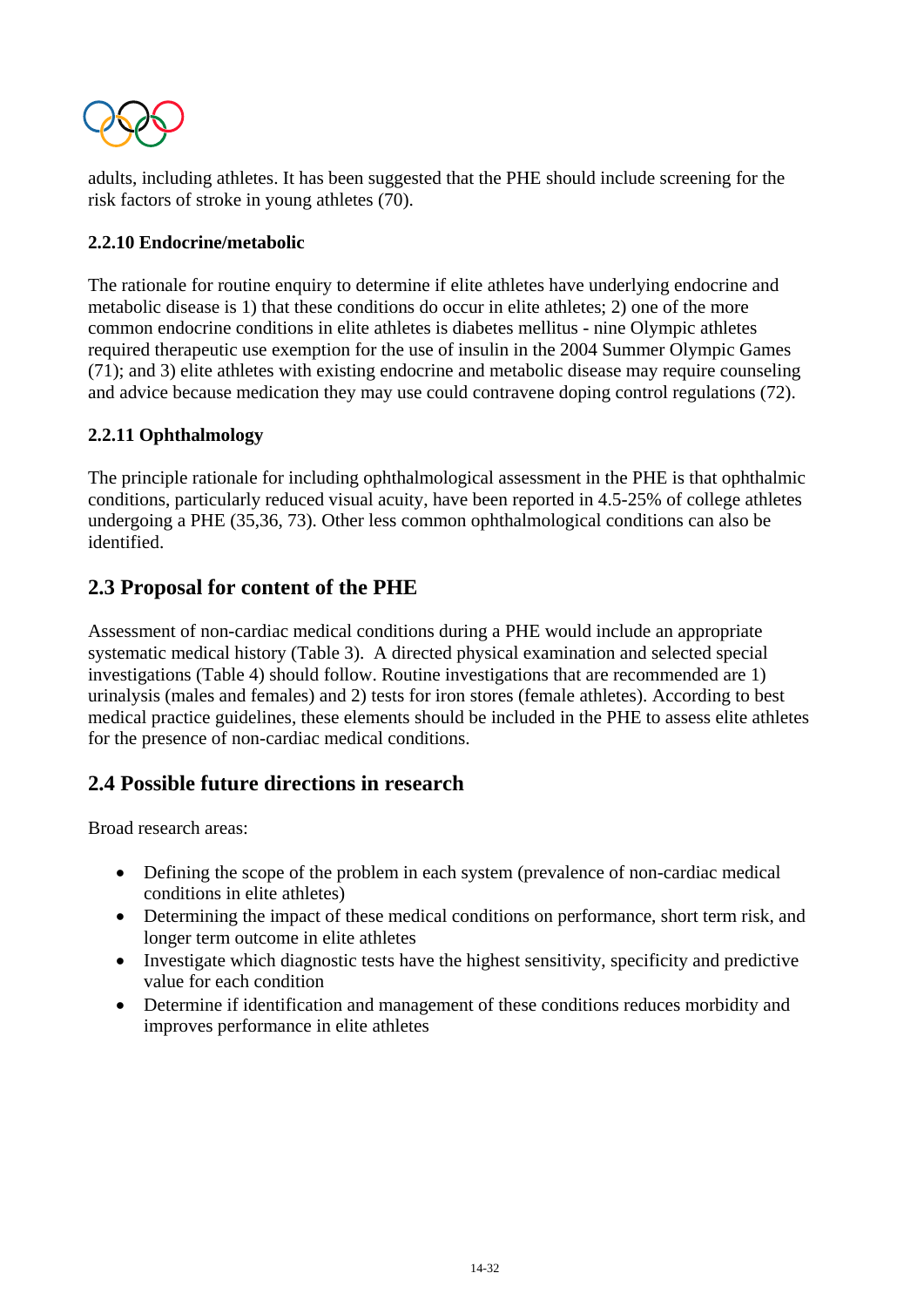

#### **Table 1: Frequency (% of all formal medical consultations) of medical consultations at the Olympic Games in a team**

|                               | Sydney 2000<br>Olympic Games <sup>8</sup> | Athens 2004<br><b>Olympic Games</b> |
|-------------------------------|-------------------------------------------|-------------------------------------|
| Ear, Nose, and Throat (ENT)   | 18                                        | 13                                  |
| Pulmonary (Respiratory)       | 16                                        |                                     |
| Nervous system (neurological) | 16                                        |                                     |
| Gastro-intestinal             | 6                                         |                                     |
| Dermatological                | 2.5                                       | 16                                  |
| Urological                    | 2.5                                       |                                     |
| Psychological/Psychiatric     | 2                                         | 3                                   |
| Cardiology                    |                                           |                                     |
| Opthalmological               | 0.5                                       | 0.5                                 |
| Other                         | 4.5                                       |                                     |

#### **Table 2: Non-cardiac systems that should be considered in a PHE**

| Pulmonary                     |
|-------------------------------|
| Haematological                |
| Allergies                     |
| Infections and immunological  |
| Ear, Nose, and Throat (ENT)   |
| Dermatological                |
| Urological and genital        |
| Gastro-intestinal             |
| Nervous system (neurological) |
| Endocrine/metabolic           |
| Psychological/Psychiatric     |

#### **Table 3: A list of suggested questions in the medical history to identify non-cardiac conditions in a PHE**

|                             | Suggested question/s in the medical history *                                      |  |  |  |
|-----------------------------|------------------------------------------------------------------------------------|--|--|--|
| <b>Pulmonary system</b>     | Do you have a past history or currently suffer from any symptoms of respiratory    |  |  |  |
|                             | (lung) disease including asthma, wheezing, cough, postnasal drip, hay fever, or    |  |  |  |
|                             | repeated flu like illness?                                                         |  |  |  |
| <b>Hematological system</b> | Do you have a past history or currently suffer from any symptoms of disease of the |  |  |  |
|                             | blood system including low iron stores, anemia, (in particular iron deficiency     |  |  |  |
|                             | anemia)?                                                                           |  |  |  |
| <b>Allergies</b>            | Do you have a past history or currently suffer from any symptoms of allergies      |  |  |  |
|                             | including allergies to pollen, foods, medication, any plant material or any animal |  |  |  |
|                             | material?                                                                          |  |  |  |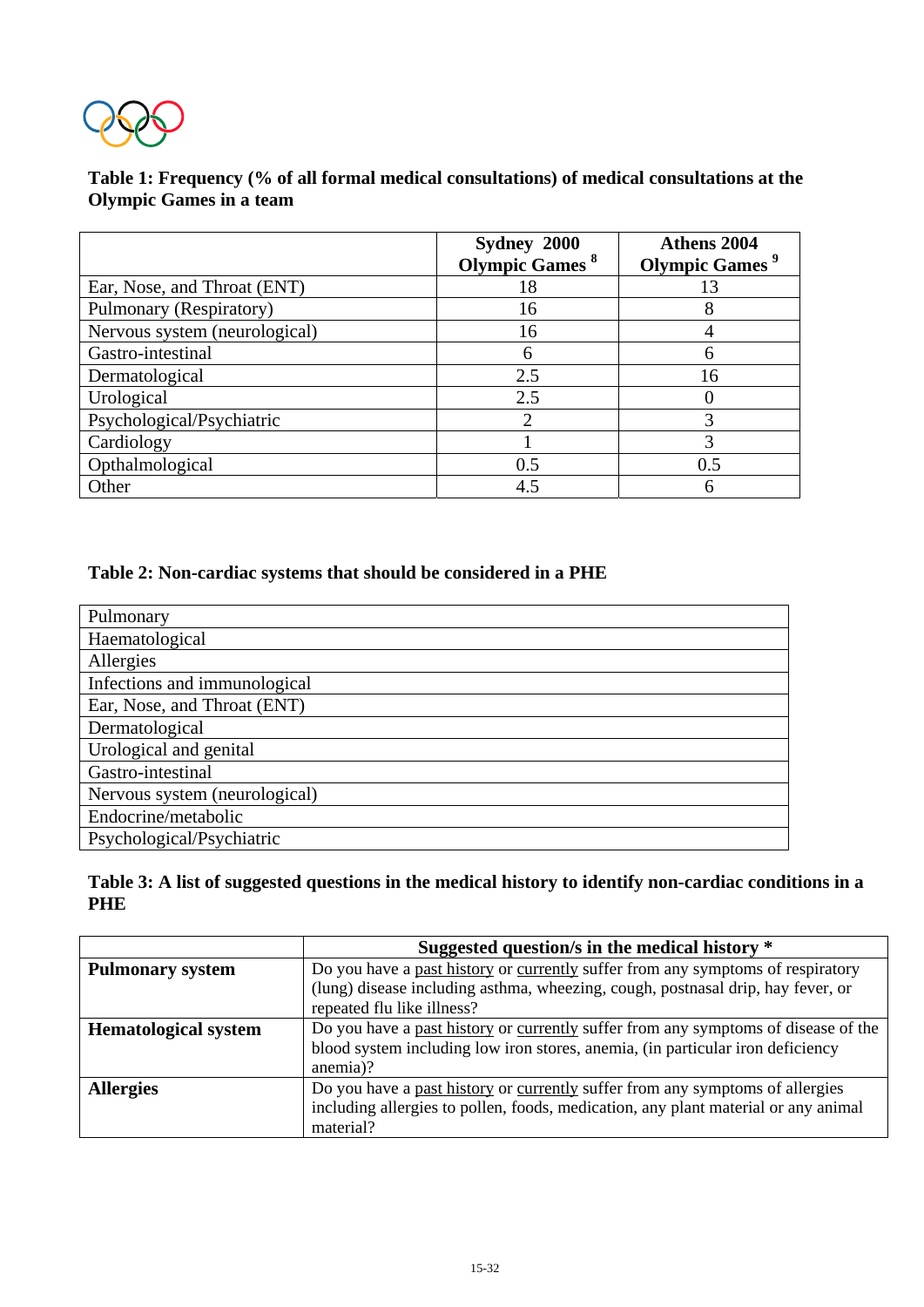

| Infection/immunological    | Do you have a past history or currently suffer from any symptoms of disease of the    |
|----------------------------|---------------------------------------------------------------------------------------|
|                            | immune system including current infections, recurrent infections, HIV/AIDS,           |
|                            | leukemia, or are you using any immunosuppressive medication?                          |
| Ear, nose, throat (ENT)    | Do you have a past history or currently suffer from any symptoms of disease of the    |
|                            | ears (infections, hearing loss, pain), nose (sneezing, itchy nose, sinusitis, blocked |
|                            | nose) or throat (sore throat, hoarse voice, swollen glands in the neck)?              |
| Dermatological             | Do you have a past history or currently suffer from any symptoms of skin disease      |
|                            | including skin rashes, skin infections, itchy skin, allergies, or skin cancer?        |
| <b>Urological</b>          | Do you have a past history or currently suffer from any symptoms of disease of the    |
|                            | kidney or bladder including past history of kidney or bladder disease, blood in the   |
|                            | urine, loin pain, kidney stones, frequent urination, or burning during urination?     |
| <b>Gastro-intestinal</b>   | Do you have a past history or currently suffer from any symptoms of                   |
|                            | gastrointestinal disease including heartburn, nausea, vomiting, abdominal pain,       |
|                            | weight loss or gain $($ > 5kg), a change in bowel habits, chronic diarrhea, blood in  |
|                            | the stools, or past history of liver, pancreatic or gallbladder disease?              |
| <b>Neurological</b>        | Do you have a past history or currently suffer from any symptoms of diseases of       |
|                            | the nervous system including past history of stroke or transient ischaemic attack     |
|                            | (TIA), frequent headaches, dizziness, blackouts, epilepsy, depression, anxiety        |
|                            | attacks, muscle weakness, nerve tingling, loss of sensation, muscle cramps, or        |
|                            | chronic fatigue?                                                                      |
| <b>Endocrine/metabolic</b> | Do you have a past history or currently suffer from any symptoms of metabolic or      |
|                            | hormonal disease including diabetes mellitus, thyroid gland disorders,                |
|                            | hypoglycemia (low blood sugar), or heat intolerance?                                  |
| Opthalmological            | Do you have a past history or currently suffer from any symptoms of eye disease       |
|                            | or injury including decreased vision, pain in the eyes, itchy eyes, increased or      |
|                            | decreased tear production, discharge from the eye or red eyes?                        |

\*: If the answer to any of these questions is YES, further details and directed in-depth assessment is required

|  |  | Table 4: Key elements in the physical examination for non-cardiac conditions in a PHE |  |  |
|--|--|---------------------------------------------------------------------------------------|--|--|
|  |  |                                                                                       |  |  |
|  |  |                                                                                       |  |  |

|                                | Selected key components in the physical examination *                     |  |
|--------------------------------|---------------------------------------------------------------------------|--|
| <b>Pulmonary system</b>        | Comprehensive examination including assessment of chest including         |  |
|                                | percussion, and auscultation                                              |  |
| <b>Hematological system</b>    | Comprehensive examination including assessment for pallor, and evidence   |  |
|                                | of infections                                                             |  |
| <b>Allergies</b>               | Comprehensive examination for manifestations of acute and chronic allergy |  |
| <b>Infection/immunological</b> | Comprehensive examination for lymphadenopathy, splenomegaly               |  |
| Ear, nose, throat (ENT)        | Comprehensive examination including external auditory canal, tympanic     |  |
|                                | membrane, sinus tenderness, nasal septum, turbinate bones, oropharynx,    |  |
|                                | tonsils, indirect laryngoscopy (if indicated), cervical and regional      |  |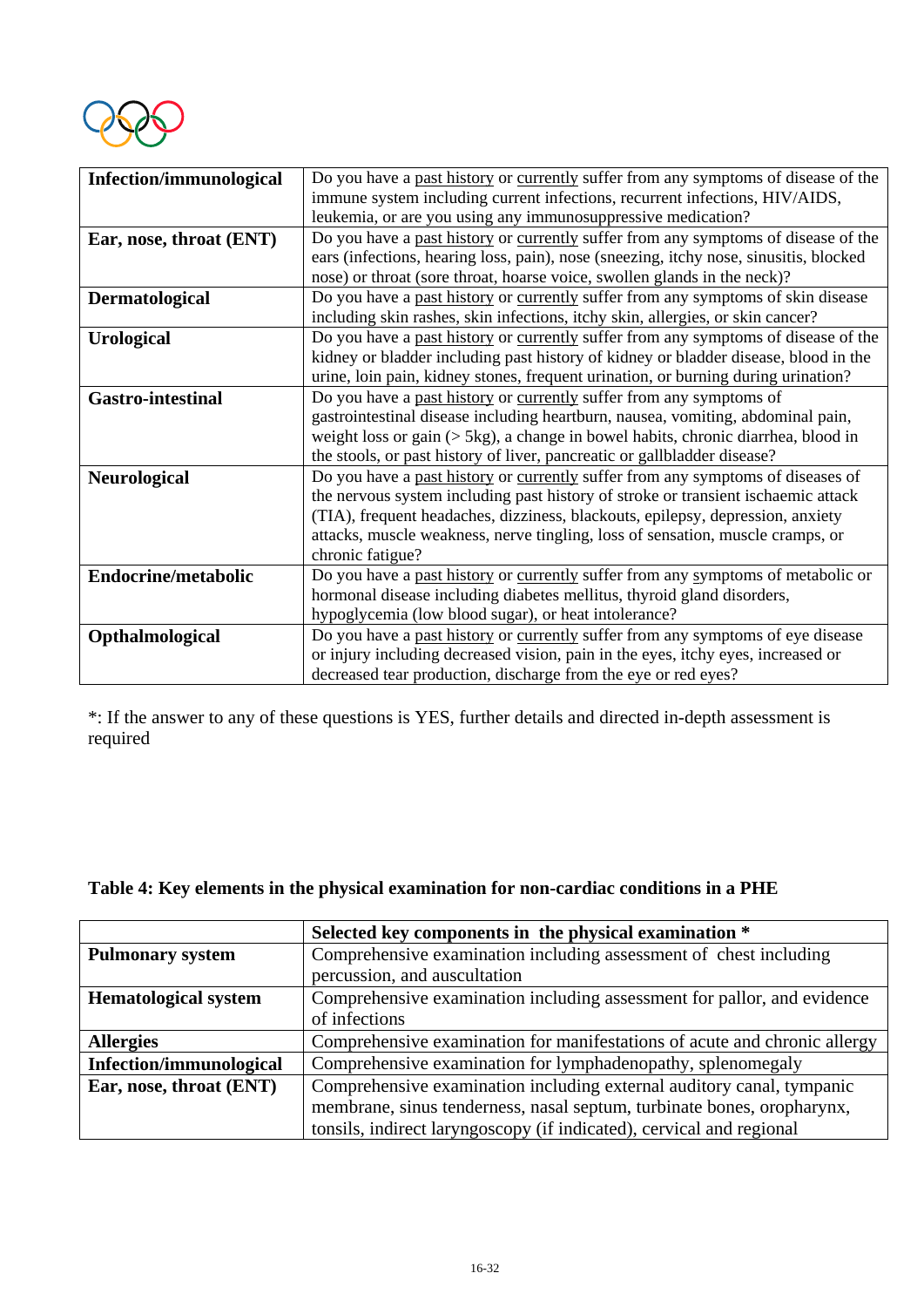

|                            | lymphadenopathy                                                              |  |
|----------------------------|------------------------------------------------------------------------------|--|
| Dermatological             | Comprehensive examination of sun exposed areas, assessment of skin           |  |
|                            | infections (fungal)                                                          |  |
| <b>Urological</b>          | Comprehensive examination including assessment for suprapubic                |  |
|                            | tenderness, abdominal examination for renal masses, genital examination      |  |
|                            | (males)                                                                      |  |
| <b>Gastro-intestinal</b>   | Comprehensive abdominal examination for including assessment for             |  |
|                            | abdominal tenderness, organomegaly, and hernias                              |  |
| <b>Neurological</b>        | Comprehensive examination including assessment of cranial nerve              |  |
|                            | function, motor function, sensory function, reflexes, and the extrapyramidal |  |
|                            | system                                                                       |  |
| <b>Endocrine/metabolic</b> | Comprehensive examination including assessment for the complications of      |  |
|                            | diabetes mellitus, and the clinical signs of thyroid disease                 |  |
| Opthalmological            | Comprehensive examination including assessment of visual acuity, visual      |  |
|                            | fields, infective and allergic eye disease, fundoscopy                       |  |

\*a) The list of suggested physical signs is not intended to be comprehensive but to serve as a guideline b) If a positive finding is identified, further in-depth assessment with appropriate special investigations is required

# **3. Concussion in Sport**

### **3.1 Introduction**

Concussion in sport is defined as a complex pathophysiological process affecting the brain, induced by traumatic biomechanical forces (74). Estimates in the United States range from 1.6 to 3.8 million concussions per year related to sport and recreation (75,76). There is evidence that concussions are particularly prevalent in collision sport (77, 78).

### **3.2 Evidence base**

The IOC and several members of the present consensus group participated in the recent Zurich Consensus Statement on Concussion in Sport (79) and endorse its concepts and principles. A structured consensus-development conference format was used, modelled after the protocol of the National Institutes of Health, including development of evidence-based recommendations. The specific evidence and rationale are provided in detail in the manuscript by McCrory et al.

### **3.3 Proposal for content of the PHE**

It is recognized that a structured concussion history is an important component of the PHE, and should include specific questions regarding: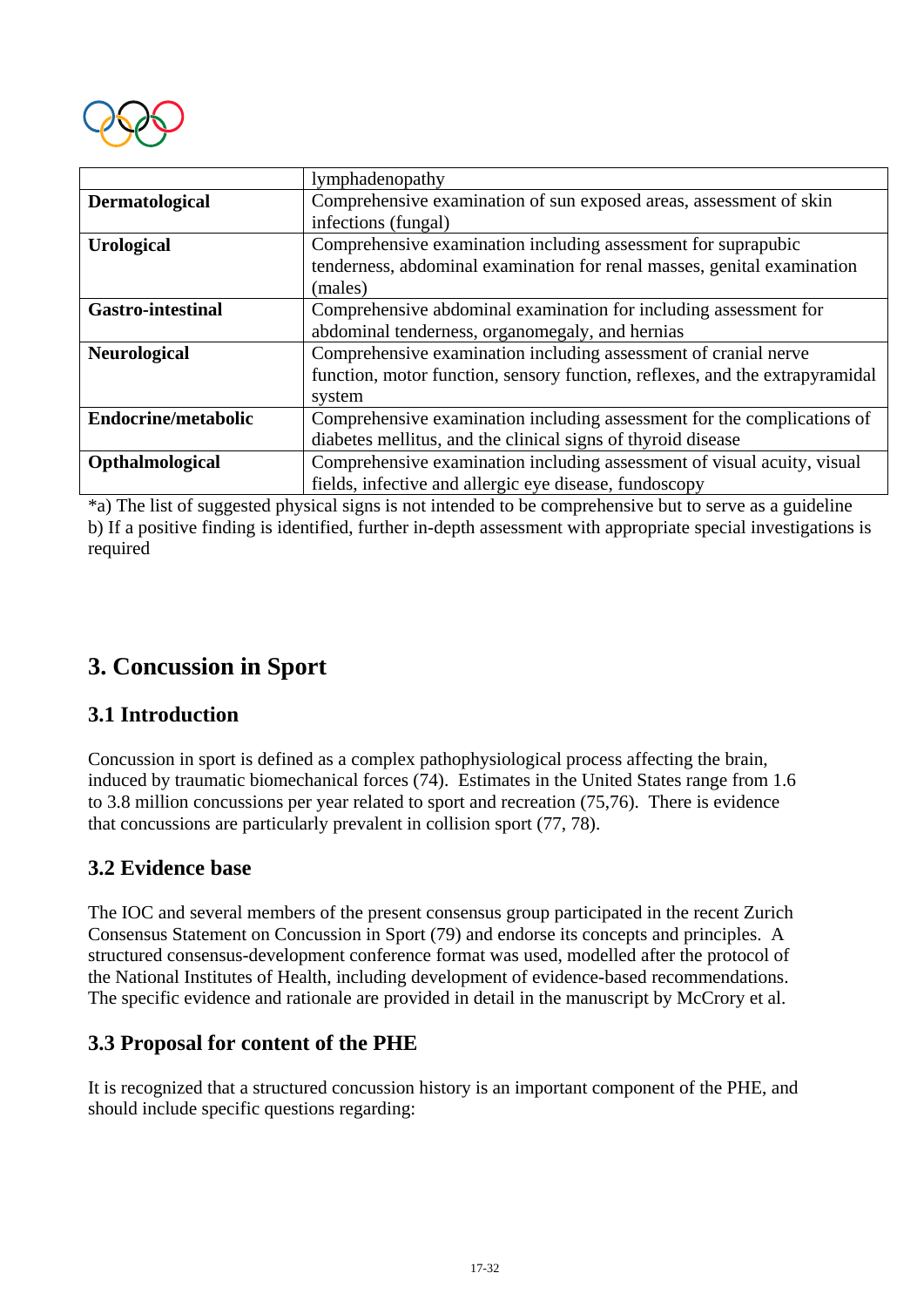

- previous symptoms of a concussion; not just the perceived number of past concussions; appreciating the fact that many athletes will not recognize all the concussions they may have suffered in the past
- all previous head, orofacial or cervical spine injuries
- whether repeated concussions produce disproportionate severity of symptoms given the amount of impact; alerting the clinician to a progressively increasing vulnerability to injury
- use of protective equipment such as helmets, facial protection and mouth guards; including their age and state of repair
- the ability of the athlete to adopt protective behavior such as avoiding overly aggressive or high risk situations

The purpose in obtaining such a history may identify athletes that fit into a high risk category and provides an opportunity for the healthcare provider to educate the athlete in regard to the significance of concussive injury.

### **3.4 Possible future directions for concussion in sport**

The Concussion in Sport Group (79) had extensive discussion and general agreement on the principle of doing baseline assessment (neuropsychological, balance, etc) during the PHE in high risk sports. The intent is to provide a comparison point for possible future post injury testing. While a specific recommendation for baseline examination in the PHE was not included in the concussion consensus document, one of the suggested future directions in research was the "clinical assessment where no baseline assessment has been performed" (79).

# **4. Dental Injuries**

### **4.1 Introduction**

Oral health evaluation has significant relevance to the establishment of an improvement in oral health. Good oral health will ensure good function and the ability of the athlete to compete at an optimal level without being compromised by dental disease or an otherwise preventable emergency.

### **4.2 Evidence base**

Statistics collected by the IOC at recent summer games (80) have highlighted the level of dental disease in many participants. The use of a DMF Index ("decayed-missing-filled" a dental screening tool) and appropriate radiographs to measure dental disease may also identify oral health behavior and the extent of poor oral health prevalent in our elite athlete group (81,82).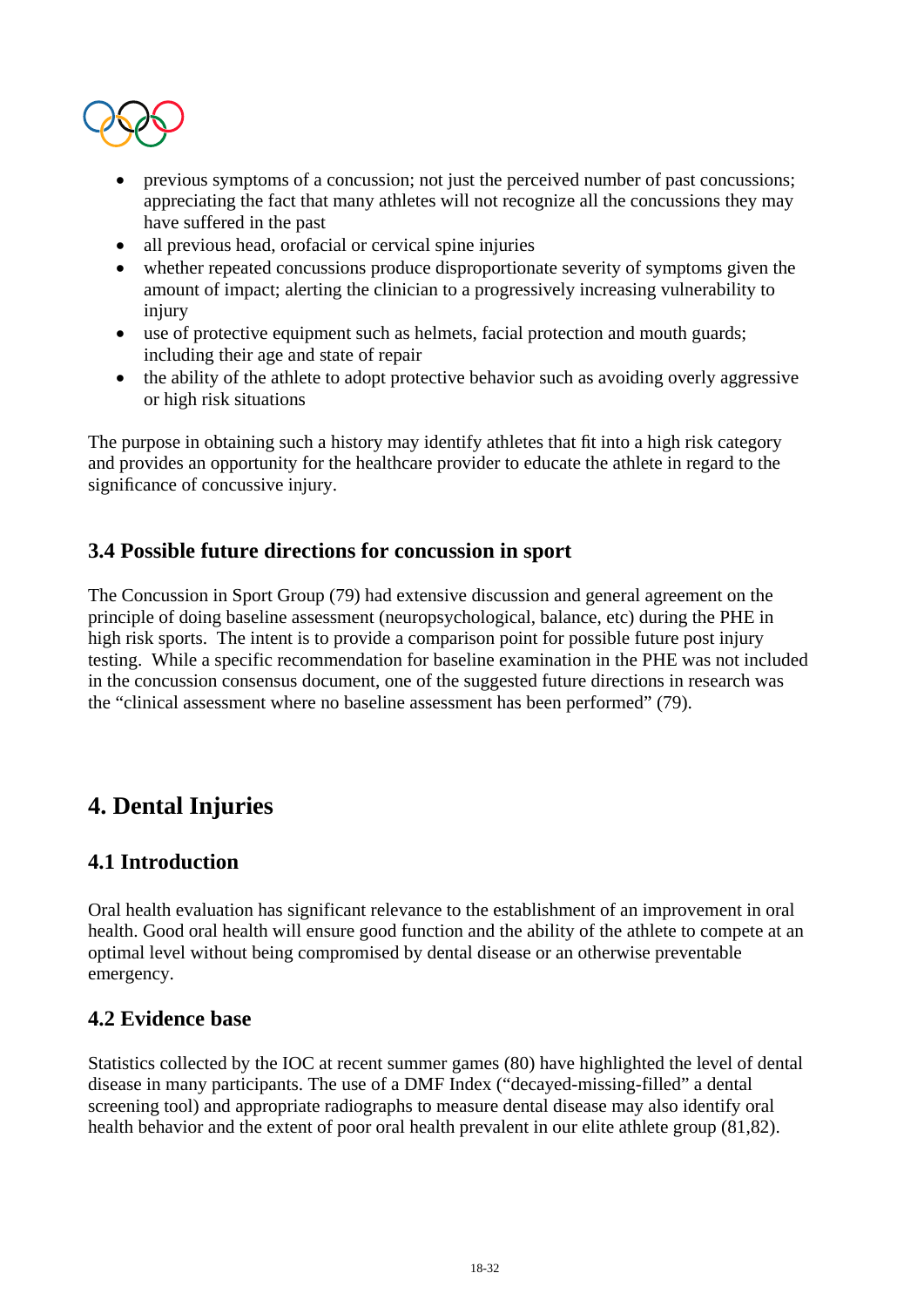

The identification of erosion, the prevalence of which is estimated to be 25.4 – 37.4 % in athletes, may be an indicator of excessive use of sports beverages, which are acidic in nature (83,84). In addition, erosion may be caused by acidic reflux, which may be indicative of an underlying eating disorder (85,86).

The presence of wisdom teeth (87,88) and certain malocclusions are risk factors for future injury (89.90). The presence or absence of wisdom teeth may affect the risk profile for mandibular fracture in combative sports (91, 92, 93). Additionally, associated pericoronitis and periodontal infection may affect athlete performance (94).

### **4.3 Proposal for content of the PHE**

The physical examination should include the following elements:

• DMF; which is an acronym for decayed, missing and filled teeth. These three elements together with recent dental history can be used as an indicator for underlying oral health.

Other risk factors for orofacial injury that can be targeted for prevention are:

- Malocclusion where the overjet (overlap of upper over lower incisors) is greater than 6mm (89, 90).
- Presence of braces or orthodontic appliances (95).

### **4.4 Possible future directions in oral health**

Efforts should be made to educate athletes and authorities about the considerable benefits in preventing dental injuries by providing custom made mouthguards for those taking part in "at risk" sports (e.g. collision and contact sports)(91,96), and to continue to measure or quantify the benefits. Additionally, further studies are required to assess more accurately the oral health of the athlete population and educational programs should be expanded and targeted to those sports where the risks identified above influence athlete health (97, 98). The IOC group encourages athletes to be provided with regular dental examinations

# **5. Musculoskeletal Injuries**

### **5.1 Introduction**

Musculoskeletal injuries are common in sports. Acute injuries are most common in sports in which the speed is high and the risk of falling is great (e.g. downhill skiing) and in team sports where there is significant contact between players (e.g. ice hockey and soccer). Overuse injuries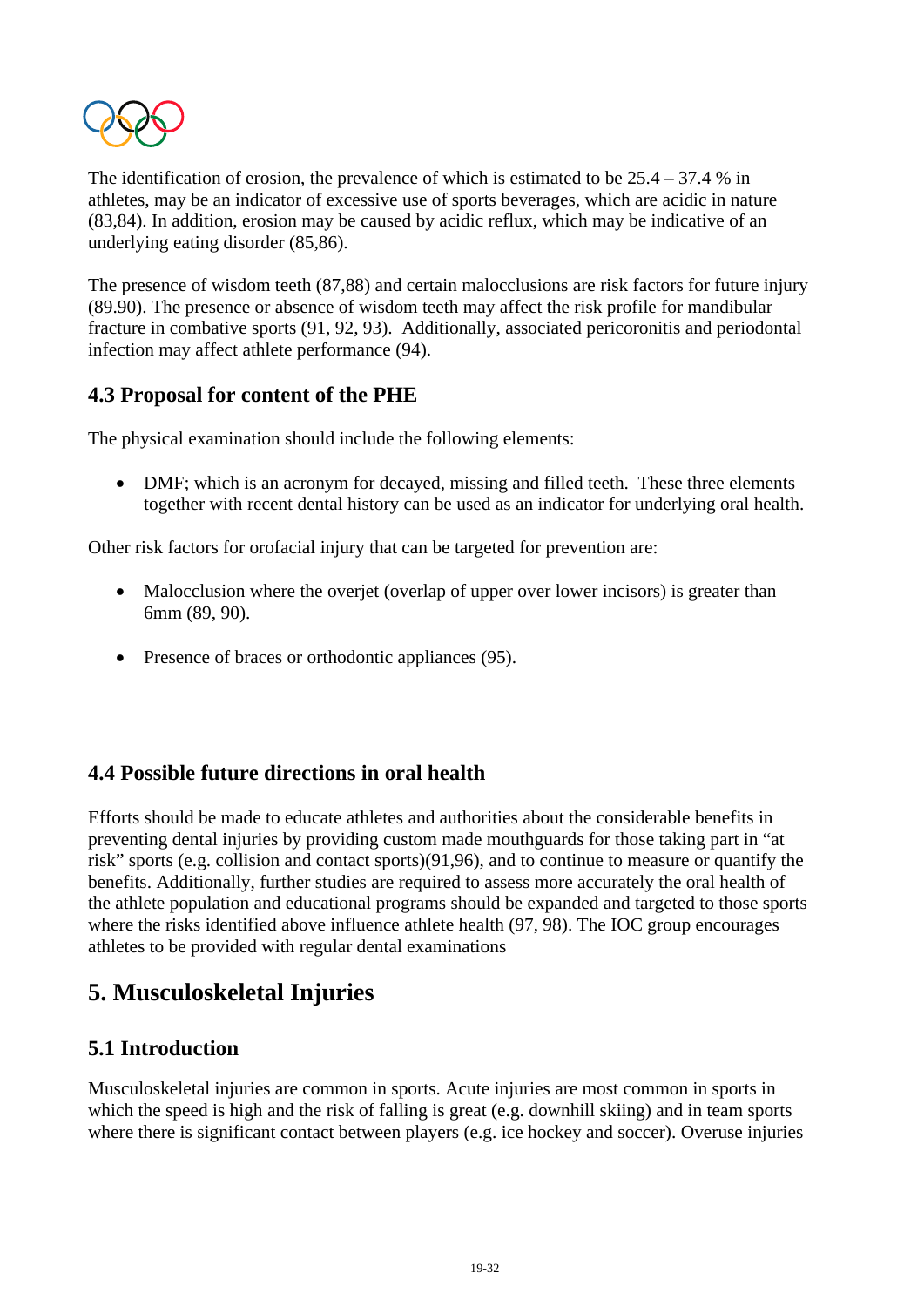

make up the large portion of injuries in aerobic sports that require long training sessions with repetitive motion (e.g. long-distance running, cycling or cross-country skiing). However, a large number of overuse injuries also occur in technical sports, in which the same movement is repeated numerous times (e.g. tennis, javelin throwing, weightlifting and high jumping). The injury profile also varies from sport to sport; each sport has its distinctive injury pattern. This pattern must be considered carefully when designing the musculoskeletal component of the PHE. The practitioner must be familiar with the most common injury types associated with the sport in question and the examination should be targeted on these injury types and their risk factors.

The main objective of the musculoskeletal PHE is to detect current injuries and ensure that these are managed appropriately. While an injured athlete may have gone through rehabilitation in the middle of the season, focus is often on return to play, sometimes using taping and bracing to protect from further injury. The off-season should be used as an opportunity to get the athlete back to full fitness. Therefore, the best timing of the PHE may be the immediate post-season (while there is still time to work on problems that are identified) rather than the pre-season.

A previous injury is the most consistent risk factor for new recurrent injuries. This has been demonstrated for a number of different injury types, such as ankle sprains, muscle strains and knee ligament injuries. A previous injury could compromise joint function through reduced mechanical stability or neuromuscular control, or muscle function through scar tissue formation, reduced strength, or more subtle changes in the length-tension relationship. It follows then, that training programs to restore strength and neuromuscular control can help prevent recurrent injuries. One important aim of the musculoskeletal PHE is therefore to identify sequelae or deficits resulting from previous injuries.

Ideally, the musculoskeletal PHE should be used to identify athletes at risk for injury. However, although a number of risk factors have been identified which makes an athlete susceptible to different injuries, the examination needs to be focused on the characteristics and requirements of the sport in question. A complete review of risk factors associated with injuries to the different body regions can be found in the IOC Handbook on Sports Injury Prevention (7).

### **5.2 Evidence base**

The evidence base for designing a musculoskeletal PHE to detect risk factors for future injury is limited. Players with a history of previous injury or symptoms indicating reduced function are a group with an increased injury risk that should be targeted for soft tissue examinations and with specific prevention programs addressing their deficits. However, in the asymptomatic athlete with no history of previous injury, there is limited evidence to prescribe specific tests – even using more advanced functional tests – to identify athletes at risk. One limitation is that the reproducibility of such tests is often low. Another is that the predictive value of such tests is for the most part unknown.

### **5.3 Proposal for the content of the PHE**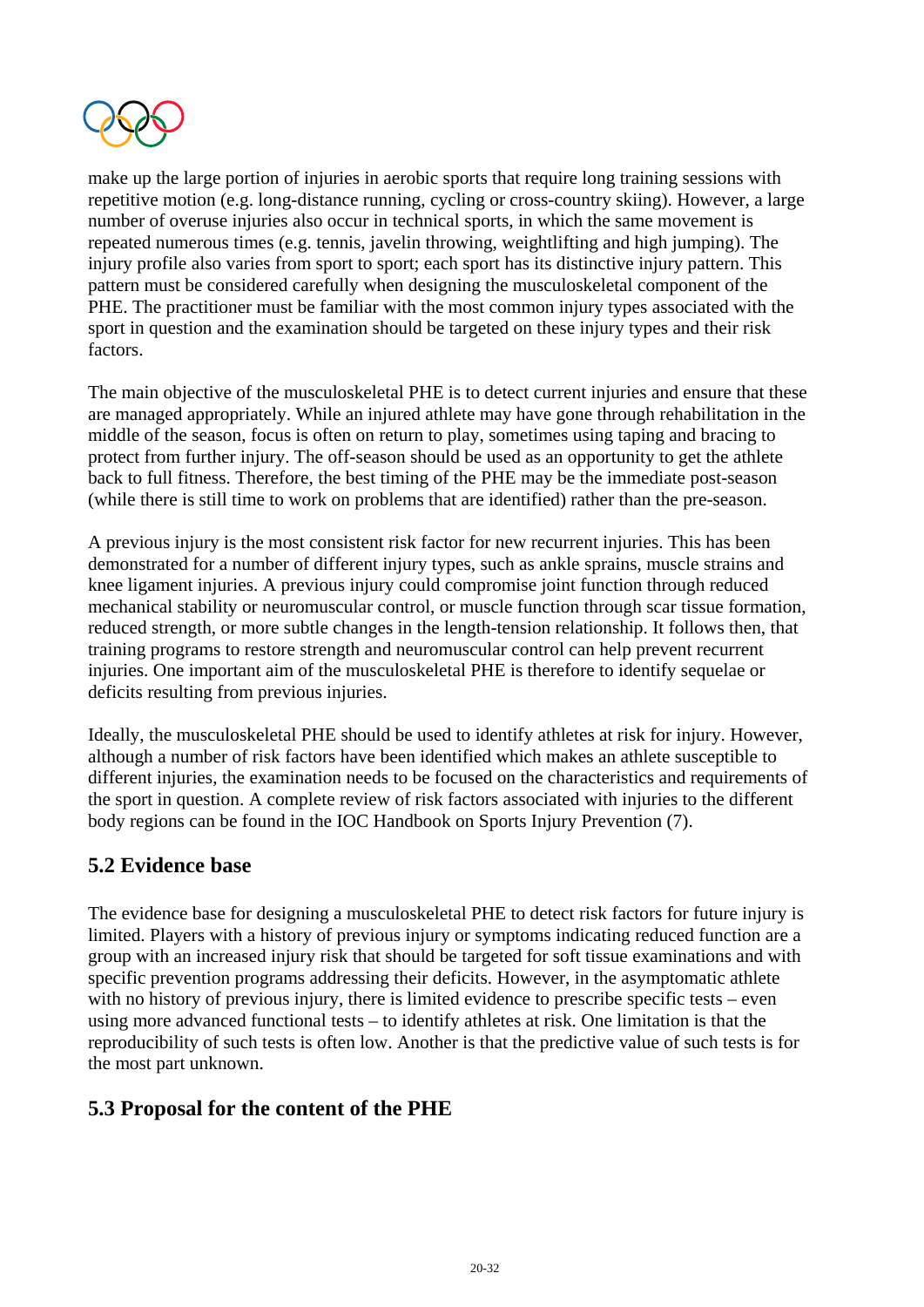

The fundamental element of the musculoskeletal PHE is obtaining a thorough history of current and previous musculoskeletal injuries. To improve the history, one can use self-report forms; these should go in detail for the regions and injury types associated with the sport in question to ensure that no injuries and symptoms are missed. The clinical examination should follow up on any symptoms or injuries reported, consisting of inspection, palpation, range of motion, strength and laxity exams, effusions, muscle testing and relevant functional exams. Additional imaging (e.g. ultrasound, MRI) or more advanced functional tests (e.g. strength tests, balance tests) may be indicated based on history and physical examination.

### **5.4 Possible future research directions**

Large-scale population-based studies are needed to evaluate the components of history and examination that can be used to identify athletes at risk, intervene and change outcome.

# **6. PHE Issues Specific to Women**

### **6.1 Introduction**

Female athlete participation in sport has increased tremendously with 42% of the athletes at the Beijing Olympic Games being female (99). Despite the well-documented health benefits of exercise, there are two medical conditions unique to the female athlete that may have long-term consequences that can be avoided through early detection and treatment. Low energy availability from caloric intake inadequate to meet the energy requirements of exercise can lead to secondary menstrual disorders and low bone density. This is referred to as the female athlete triad (100). In addition, iron deficiency anemia is more common in the female athlete (101). The health and performance consequences of these two conditions can be prevented through early detection and treatment. The PHE provides a unique opportunity for the team physician to detect and treat low energy availability, menstrual disorders, low bone density and iron deficiency anemia.

### **6.2 Evidence base**

The prevalence of eating disorders (anorexia nervosa (AN), bulimia nervosa (BN), anorexia athletica (AA), and eating disorders not otherwise specified (ED-NOS)) in the sport population was found to be 15-31% in comparison with 5-13% in the general population. The prevalence in males is generally lower than in females (102, 103). The sports at highest risks are the aesthetic sports that emphasize thinness, endurance sports and weight class sports (102). The prevalence of secondary amenorrhea varies widely depending on the type of sport and is reported as high as 65% in long distance runners (104) in comparison to 2-5% in the general population (105). The incidence of secondary amenorrhea increases with weekly mileage (106), with athletes in sports emphasizing leanness (107) and in athletes less than 15 years of age (108). The incidence of primary amenorrhea is 22% in cheerleading, diving and gymnastics (109) in comparison to <1% in the general population (110). Likewise, the frequency of low bone mineral density in athletes is two to four times greater than the general population (111). Stress fractures occur more frequently in athletes with abnormal menstrual cycles and low bone mineral density (112). Short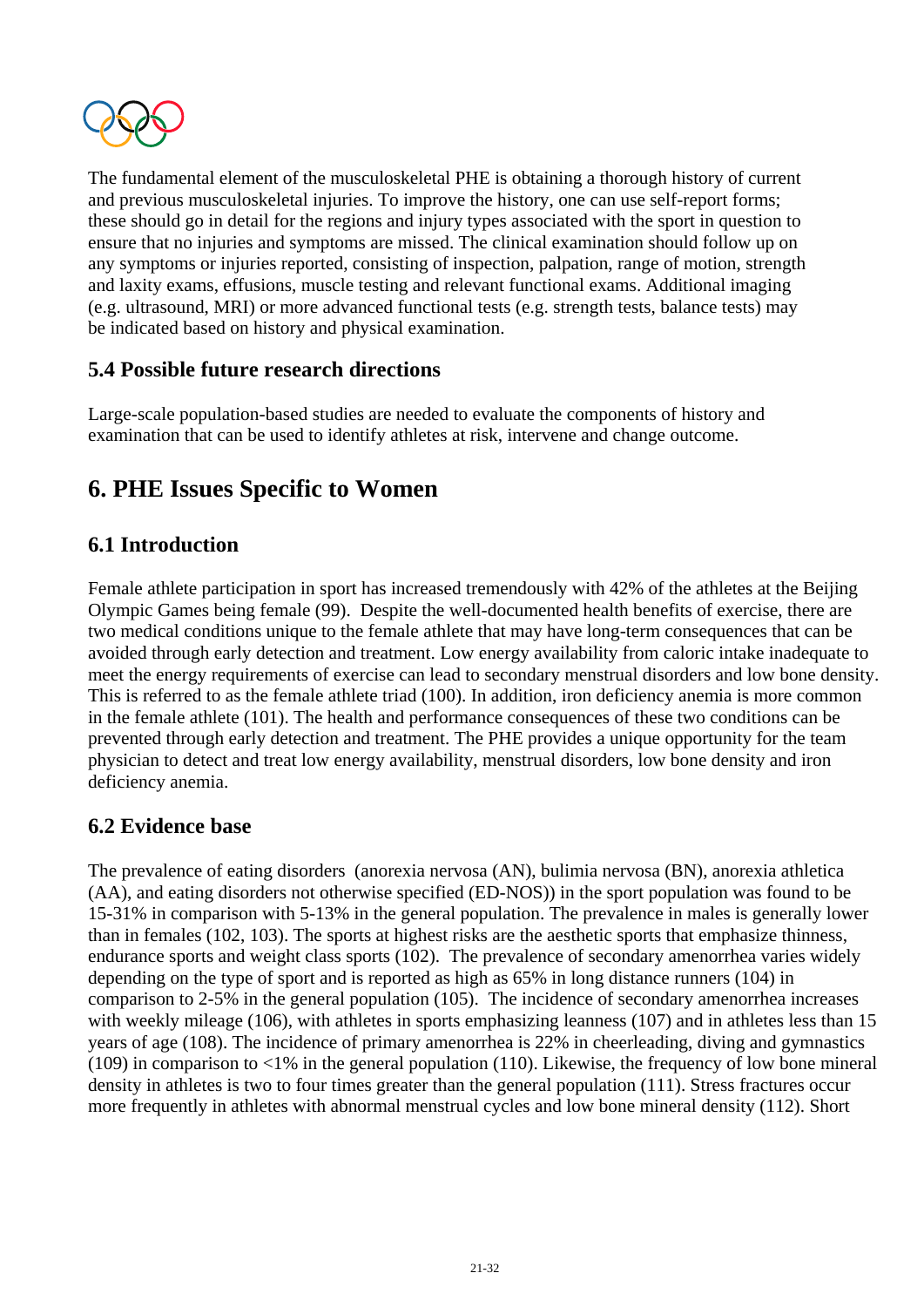

and long term consequences of the female athlete triad are well documented in the literature and effective treatment exists (100).

For the detection of eating disorders and disordered eating, several validated screening tools exist: the Eating Disorder Examination Questionnaire (EDE-Q) (113-15), the SCOFF Questionnaire (116-7) and the Eating Disorder Screen for Primary Care (ESP) (118). A comparative study of the SCOFF and ESP screening tools by Cotton et al. identified four questions that could serve as positive predictors and two as negative predictors of disordered eating (Table 1, included in Appendix 1 PHE Form) (118). A population of high school endurance runners with low bone mineral density was found to score higher on the EDE-Q subscale of Dietary Restraint in comparison with other subscales. The validated questions correlating caloric restriction and low bone mineral density are shown in Table 2 (119).

#### **Table 2. Dietary Restraint Questions (EDE-Q) correlated with low bone mineral density in high school endurance runners (119)**

|    | 1. Have you been consciously trying to restrict the amount of food you eat to influence your<br>shape or weight?                                                                                                        |
|----|-------------------------------------------------------------------------------------------------------------------------------------------------------------------------------------------------------------------------|
|    | 2. Have you gone for long periods of time (8 hours or more) without eating anything in order to<br>influence your shape or weight?                                                                                      |
|    | 3. Have you attempted to avoid eating any foods that you like in order to influence your shape<br>or weight?                                                                                                            |
|    | 4. Have you attempted to follow definite rules regarding your eating in order to influence your<br>shape or weight; for example, a calorie limit, a set amount of food, or, rules about what or<br>when you should eat? |
| 5. | Have you had a definite desire for your stomach to feel empty?                                                                                                                                                          |

### **6.3 Proposal for content for the PHE**

The history and physical examination of the female athlete should address each component of the female athlete triad. Validated questions to detect eating disorders and disordered eating should be utilized (Table 2). Assessment of menstrual pattern and a history of stress fractures should be included. A systems review may identify body systems affected by low energy availability. If so, completion of a nutritional analysis identifies the athlete at risk for energy imbalance and iron deficiency.

A physical examination should include a body mass index. The following physical signs can be found in advanced cases of eating disorders but are likely to be absent in early detection; lanugo, petechiae, subconjunctival haemorrhages, swelling of the parotid glands, erosion of tooth enamel, bradycardia, peripheral edema. A complete gynecological examination is recommended in the athlete with primary or secondary amenorrhea.

The laboratory examination should include a CBC for all female athletes and a serum ferritin for those athletes in endurance sports. For those athletes identified at risk for the female athlete triad based on a screening questionnaire, physical examination abnormalities and initial blood work, measurement of body composition is recommended. For these athletes, laboratory tests include a hormonal screen (TSH, LH, FSH, estradiol, prolactin, Beta HCG, Testosterone, 17-OH -Progesterone, Sex Hormone Binding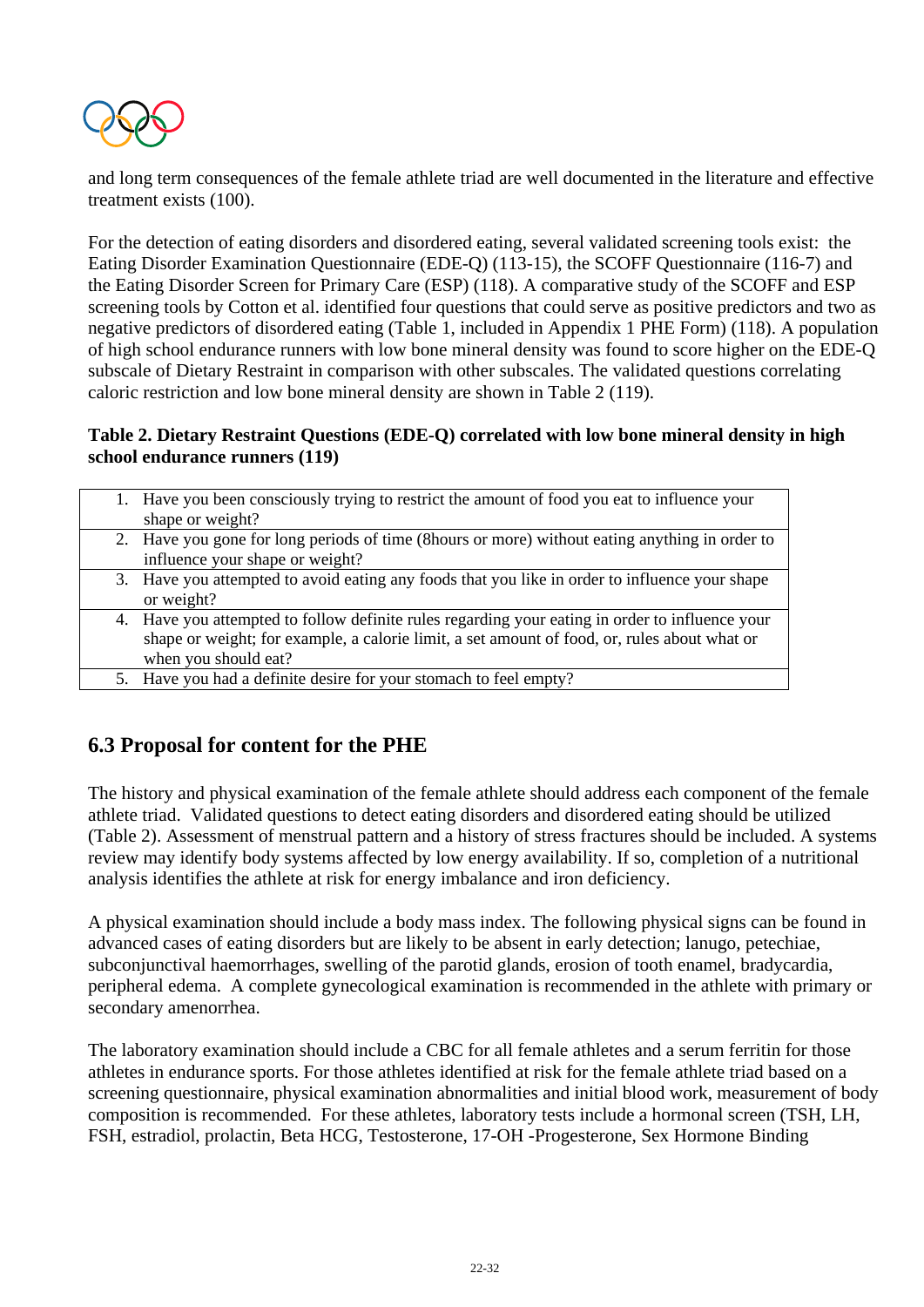

Capacity, Cortisol, DHEA-S, Androstenadione), CBC, biochemistry screen, bone mineral density (iDXA scan) to assess bone health, ECG to rule out electro conductive abnormalities from electrolyte disturbance in eating disorders and a nutritional analysis to assess energy balance.

### **6.4 Future direction**

#### **6.4.1 Research**

Further research should be directed toward ascertaining the cause – effect relationship between the female athlete triad and sports participation. Validating the questions for detecting the triad is essential for accurate diagnosis and for earlier identification of athletes who would benefit from intervention. Further research into the relationship between low ferritin as a premonitor of iron deficiency anemia is important for both medical and performance reasons.

#### **6.4.2 Education**

Health care professionals working with female athletes should be qualified and experienced in the detection, diagnosis and treatment of the female athlete triad and iron deficiency anemia. Educational programs for athletes and coaches focused on prevention of the female athlete triad and iron deficiency anemia are recommended to decrease the incidence of these health concerns, to maximize athletic performance and to ensure that female athletes enjoy the benefits of sport participation.

# **7. Technology**

### **7.1 Community of practice/training**

The Internet represents an ideal platform for the establishment of a portal/community where medical and scientific experts can share information for the purpose of enhancing best clinical practice and advancing science related to PHE. It can also act as a forum for ongoing education and training of the medical, administrative and athlete participants.

### **7.2 Data collection**

#### **Medical/research community portal**

The PHE research project may contain a Web Portal where the sports medicine and scientific community with an interest in PHE can access, review and comment on the latest information, results and progress of this PHE research project.

#### **Data collection tools**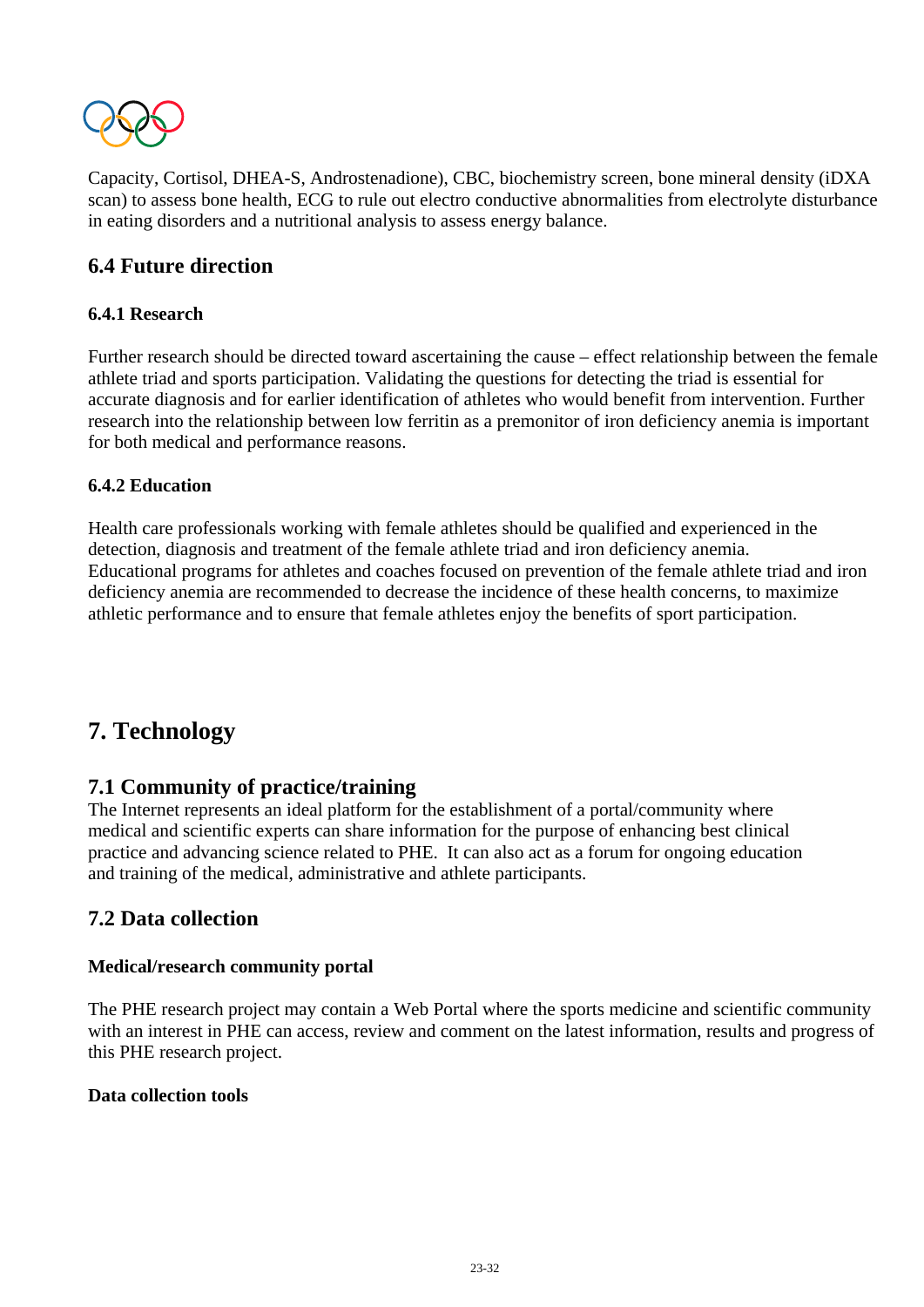

The questionnaire components of the PHE facilitate the standardization of the PHE and permits analysis of the sensitivity and specificity of the questions asked. Where practical, the questionnaire components can be completed via the Internet provided any such Internet based programs conform to the recognized technology industry standards for network security and authentication, and that they are in compliance with the local guidelines and/or standards for the collection and storage of Personal Health Information. An internet based version of the PHE Questionnaire would be time-and cost-efficient incremental step in the evolution of the PHE, enabling the participation of athletes, medical professionals and administrators from jurisdictions with limited facilities and budgets. An Internet based Questionnaire application provides an efficient means to enforce data collection standards across multiple input points, therefore improving the accuracy of any research outcomes.

### **7.3 Data mining**

Web based data repositories present an ideal environment within which de-identified aggregate PHE data can be mined and analyzed, thereby facilitating the ongoing improvement of best practices related to the PHE. In all cases the security and privacy of this personal health data is of the utmost importance.

Where software tools are employed to facilitate the input and or collection of athlete data the following principles should be considered:

#### **Data security and privacy**

- Data processing should be in keeping with good faith efforts
- Data processing should be proportional (only collect the data that is needed)
- Data should be processed only for the purposes indicated and agreed to by the athlete and or his/her legal representative
- The Data should be precise
- The Data should be protected against any form of unauthorized processing and provide full and complete audit trail of all transactions related to the Data
- The Data should be legitimate
- The Data should be transparent to the owner (the athlete maintains access)
- Furthermore any organization implementing PHE should adopt best practices with respect to human behavior and the safeguarding of all personal medical data.

# **8. PHE Form**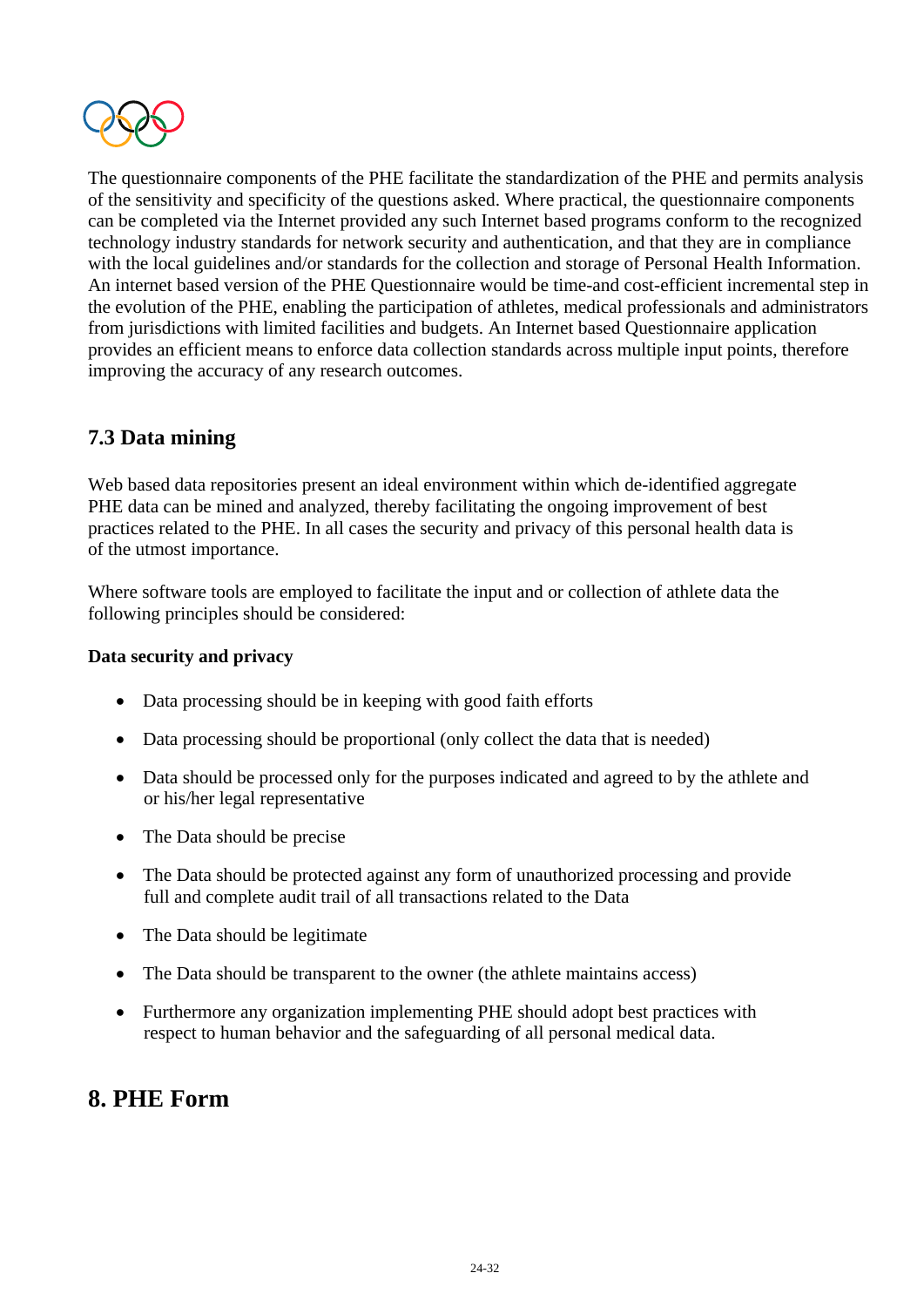

A final objective was to provide a practical PHE Form that could be used by various groups and form a starting point for further evaluation. Testing and standardization in medicine is not possible if we do not begin somewhere. The first step in creating such a form was to collect existing forms, including those in widespread use. These included the FIFA Pre Competition Medical Assessment (PCMA), the Pre-Participation Physical Evaluation form (120), the electronic Pre-Participation Evaluation (121), the National Hockey League Pre-Participation Medical Evaluation form, plus specialized forms including the American Heart Association recommendations (122), the Lausanne Recommendations (14), plus the items outlined in the text of this manuscript. The second step was to combine these into a master set of questions / items that was inclusive. This was circulated to the authors for review.

The third step will be to go through refinement in the future. This should be done on the basis of scientific evidence, which will come through evaluation with prospective data collection in a variety of sporting populations.

# **9. Scientific Advisors**

The IOC now has high-level scientific advisors who are capable of monitoring new developments in the field of PHE, and of advising the IOC in relation to the use and abuse of PHE. These advisors will help ensure that athletes and coaches receive the benefits of these developments in improving their ability to prevent injury, and to enhance therapy if needed. The IOC will follow this field and hold a new conference in 2011.

# **10. Future Directions**

It is recommended that PHEs be set up and conducted as research projects. Presently, the decision to implement a compulsory PHE must be taken by the International Federations. It must be in compliance with ethical and legal requirements applicable to biomedical research involving human beings. Project findings should be shared and used by the medical and scientific community to further develop and improve best practices. In particular, such research should be conducted "*in accordance with the recognized principles of research ethics, in particular the Helsinki Declaration adopted by the World Medical Association (Edinburgh, 2000), and the applicable laws*" (Article 7.5 of the Olympic Movement Medical Code).

Governing sports bodies (National Olympic Committees and International Federations) are encouraged to support research activities to provide sport discipline specific scientific and medical evidence as related to the improvement and application of PHE.

This article has been co-published in the following journals: American Journal of Sports Medicine, British Journal of Sports Medicine, Clinical Journal of Sports Medicine, Journal of athlethic training International Sports Medicine Journal (FIMS), Journal of Science and Medicine in Sports, Scandinavian Journal of Medicine and Science in Sports, South African Journal of Sports Medicine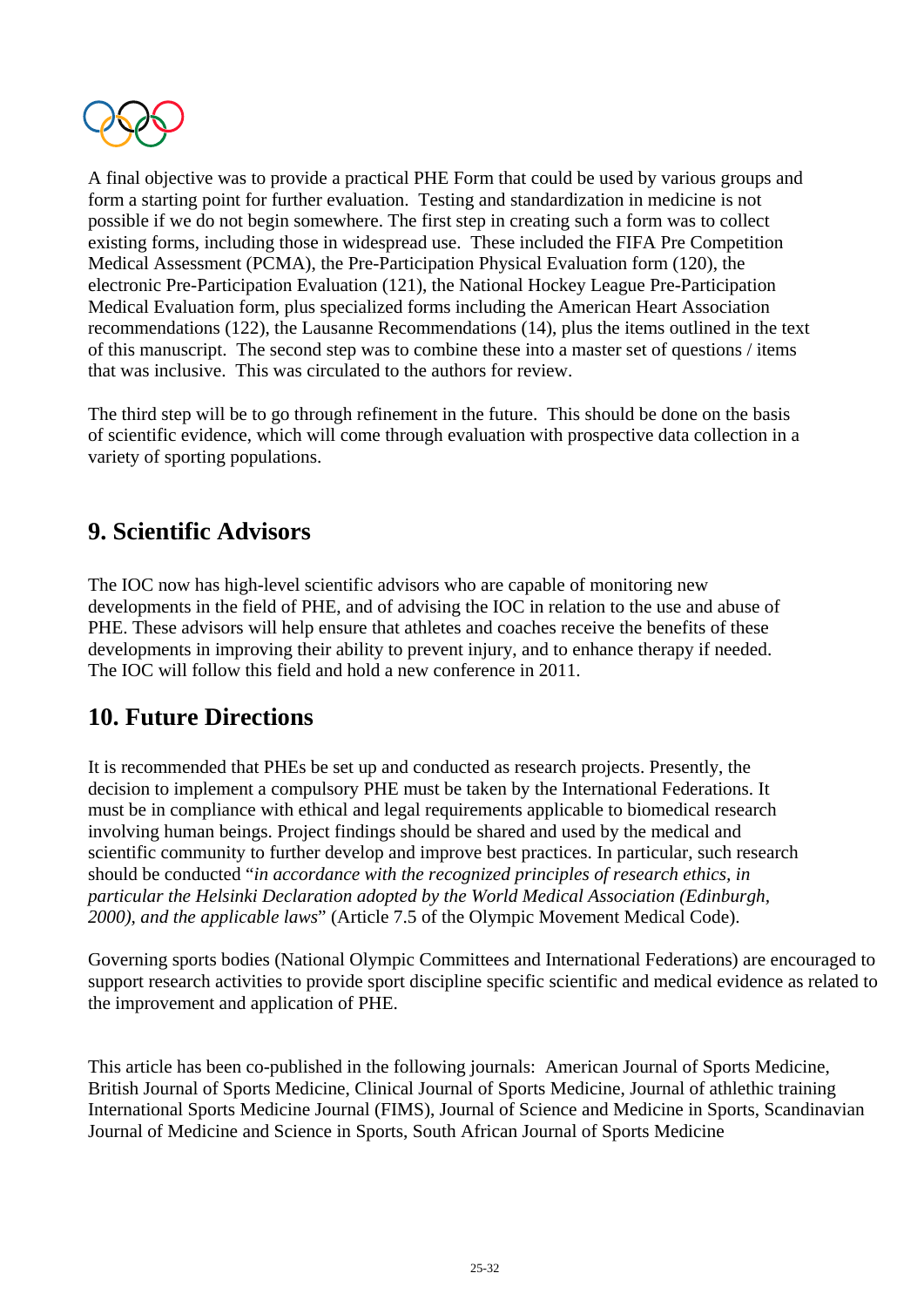

### **Reference List**.

- 1. Sarna S, Sahi T, Koskenvuo M, Kaprio J. Increased life expectancy of world class athletes. Medicine and Science in Sports and Exercise 2000; 25: 237-44.
- 2. Kujala UM, Sarna S, Kaprio J, Koskenvuo M. Hospital care in later life among former world-class Finnish athletes. Journal of the American Medical Association 1996; 276: 216-20.
- 3. Junge A, Langevoort G, Pipe A, et al. Injuries in team sport tournaments during the 2004 Olympic Games. Am J Sports Med. 2006; 34:565-76. Epub 2005 Nov 22.
- 4. Junge A, Engebretsen L, Alonso JM, Renström P, Mountjoy M, Aubry M, Dvorak J. Injury surveillance in multi-sport events: the International Olympic Committee approach. Br J Sports Med 2008; 42:413-21
- 5. Wingfield, K., Matheson, G.O. and Meeuwisse, W.H. "Preparticipation Evaluation: an evidencebased review" Clin J Sport Med 2004;14:109-122,.
- 6. Wilson JMG, Jungner G. Principles and practice of screening for disease. Public Health Papers No. 34, WHO, Geneva, 1968.
- 7. Bahr R. & Engebretsen L (Ed.) IOC Handbook of Sports Medicine and Science –Sports Injury Prevention. Wiley-Blackwell, 2009
- 8. Corrado D, Basso C, Rizzoli G, et al. Does sports activity enhance the risk of sudden death in adolescents and young adults? J Am Coll Cardiol 2003; 42:1959-1963.
- 9. Maron, B.J. Sudden death in young athletes. New Engl J Med 2003; 349:1064-1075.
- 10. Corrado D, Basso C, Schiavon M, et al. Screening for hypertrophic cardiomyopathy in young athletes. New Engl J Med 1998; 339:364-369.
- 11. Corrado D, Basso C, Pavei A, et al. Trends in sudden cardiovascular death in young competitive athletes after implementation of a preparticipation screening program. JAMA 2006; 296:1593–1601.
- 12. Corrado D, McKenna WJ. Appropriate interpretation of the athlete's electrocardiogram saves lives as well as money. Eur Heart J 2007; 28:1920-2.
- *13.* Lawless C and Best TM. Electrocardiograms in Athletes: Interpretation and Diagnostic Accuracy. Med Sci Sport Exerc 2008; 40:787-98.
- 14. Bille K, Figueras D, Schamasch P, et al. Sudden Cardiac Death in Athletes: the Lausanne Recommendations. Eur J Cardiovasc Prev Rehabil 2006; 13:859-75.
- 15. Corrado D, Pelliccia A, Bjørnstad HH, et al. Cardiovascular preparticipation screening of young competitive athletes for prevention of sudden death: proposal for a common European protocol. Consensus statement of the Study Group of Sport Cardiology of the Working Group of Cardiac Rehabilitation and Exercise Physiology and the Working Group of Myocardial and Pericardial Diseases of the European Society of Cardiology. Eur Heart J 2005; 26:516-524.
- 16. Chaitman BR. An Electrocardiogram Should Not Be Included in Routine Preparticipation Screening of Young Athletes. Circulation. 2007; 116:2610-2615.
- 17. Myerburg RJ, Vetter VL. Electrocardiograms Should Be Included in Preparticipation Screening of Athletes Circulation. 2007; 116:2616-27.
- 18. Corrado D, Basso C, Schiavon M, et al. Pre-participation screening of young competitive athletes for prevention of sudden cardiac death. J Am Coll Cardiol. 2008; 52:1981-9.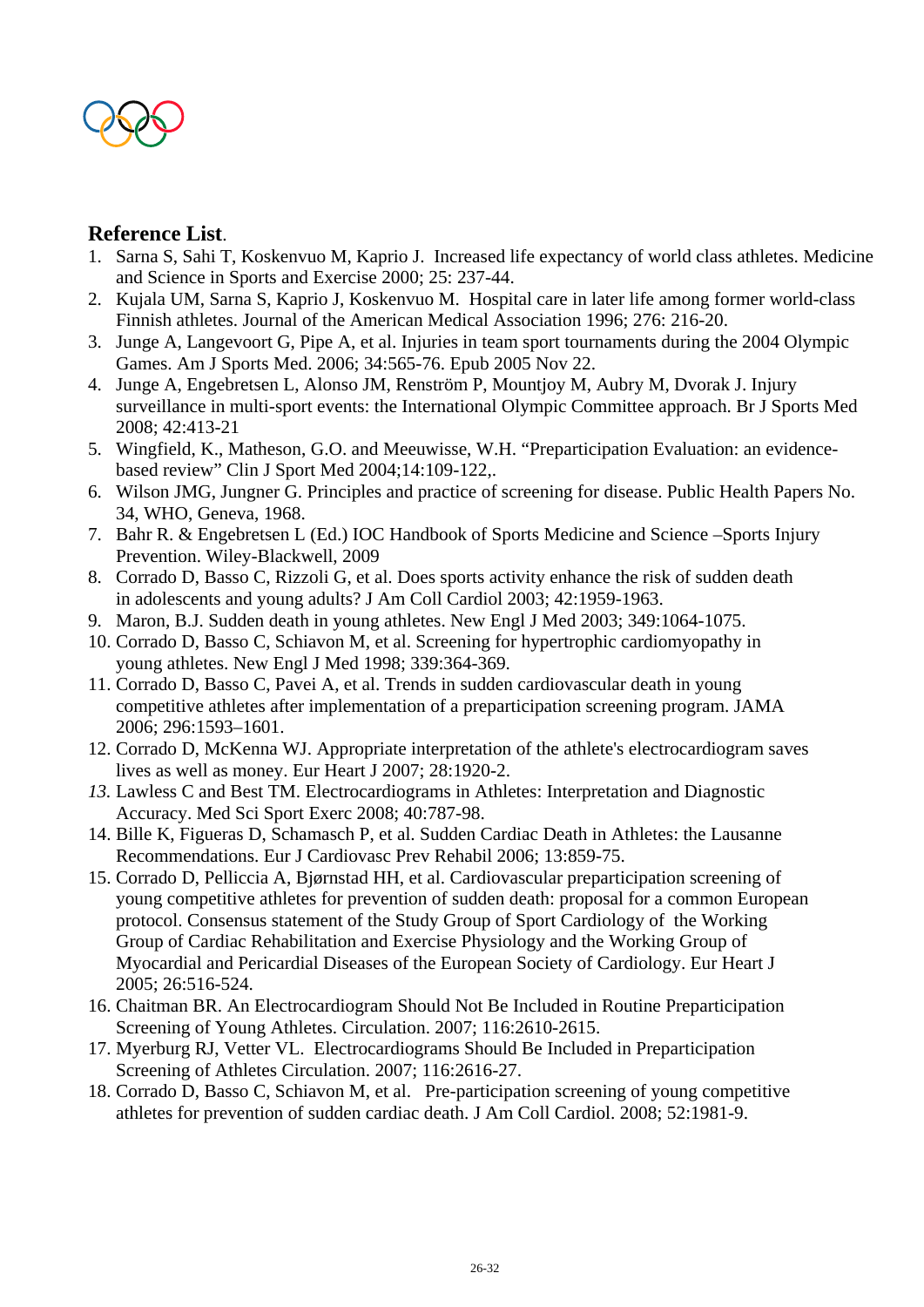

- 19. Sofi F, Capalbo A, Pucci N, et al. Cardiovascular evaluation, including resting and exercise electrocardiography, before participation in competitive sports: cross sectional study. BMJ. 2008;337:a346. doi: 10.1136/bmj.a34
- 20. Thompson PD, Franklin BA, Balady GJ, et al. Exercise and acute cardiovascular events placing the risks into perspective: a scientific statement from the American Heart Association Council on Nutrition, Physical Activity, and Metabolism and the Council on Clinical Cardiology. Circulation. 2007; 115:2358-68.
- 21. Maron, B. J. and Zipes, D. P. 36th Bethesda Conference: Eligibility recommendations for competitive athletes with cardiovascular abnormalities. J Am Coll Cardiol 2005; 45: 2-64
- 22. Pelliccia A, Fagard R, Bjørnstad HH, et al. Recommendations for competitive sports participation in athletes with cardiovascular disease. A Consensus document from the Study Group of Sports Cardiology of the Working Group of Cardiac Rehabilitation and Exercise Physiology, and the Working Group of Myocardial and Pericardial diseases of the European Society of Cardiology. Eur Heart J 2005; 26: 1422-45.
- 23. Biffi A, Maron BJ, Verdile L, et al. Impact of physical deconditioning on ventricular tachyarrhythmias in trained athletes. J Am Coll Cardiol 2004; 44:1053-8.
- 24. Pelliccia A, Zipes DP, Maron BJ. Bethesda Conference #36 and the European Society of Cardiology Consensus Recommendations revisited a comparison of U.S. and European criteria for eligibility and disqualification of competitive athletes with cardiovascular abnormalities. J Am Coll Cardiol 2008; 52:1990-6.
- 25. Beckerman J, Wang P, Hlatky M. Cardiovascular screening of athletes. Clin J Sport Med 2004;14:127-33.
- 26. Garrick JG. Preparticipation orthopedic screening evaluation. Clin J Sport Med 2004;14:123-6.
- 27. McCrory P. Preparticipation assessment for head injury. Clin J Sport Med 2004;14:139-44.
- 28. Fallon KE. Utility of hematological and iron-related screening in elite athletes. Clin J Sport Med 2004;14:145-52.
- 29. Holzer K and Brukner P. Screening of athletes for exercise-induced bronchoconstriction. Clin.J Sport Med 2004;14:134-8.
- 30. Rumball JS and Lebrun CM. Preparticipation physical examination: selected issues for the female athlete. Clin J Sport Med 2004; 14: 153-60.
- 31. Derman W. Medical care of the South African Olympic team the Sydney 2000 experience. SAJSM 2003; 15: 22-5.
- 32. Derman W. Profile of medical and injury consultations of Team South Africa during the XXVIIIth Olympiad, Athens 2004. SAJSM 2008; 20: 72-6.
- 33. Grissom CK, Finnoff JT, Murdock DC et al. Nordic venue medical services during the 2002 Winter Olympics. J Emerg. Med 2006; 30: 203-10.
- 34. Wetterhall SF, Coulombier DM, Herndon JM et al. Medical care delivery at the 1996 Olympic Games. Centers for Disease Control and Prevention Olympics Surveillance Unit. JAMA 1998; 279: 1463-8.
- 35. Rifat SF, Ruffin MT, Gorenflo DW. Disqualifying criteria in a preparticipation sports evaluation. J Fam Pract. 1995; 41: 42-50.
- 36. Lively MW. Preparticipation physical examinations: a collegiate experience. Clin.J Sport Med 1999;  $9: 3-8.$
- 37. Joy EA, Paisley TS, Price R, Jr, Rassner L, Thiese SM. Optimizing the collegiate preparticipation physical evaluation. Clin.J Sport Med 2004; 14: 183-7.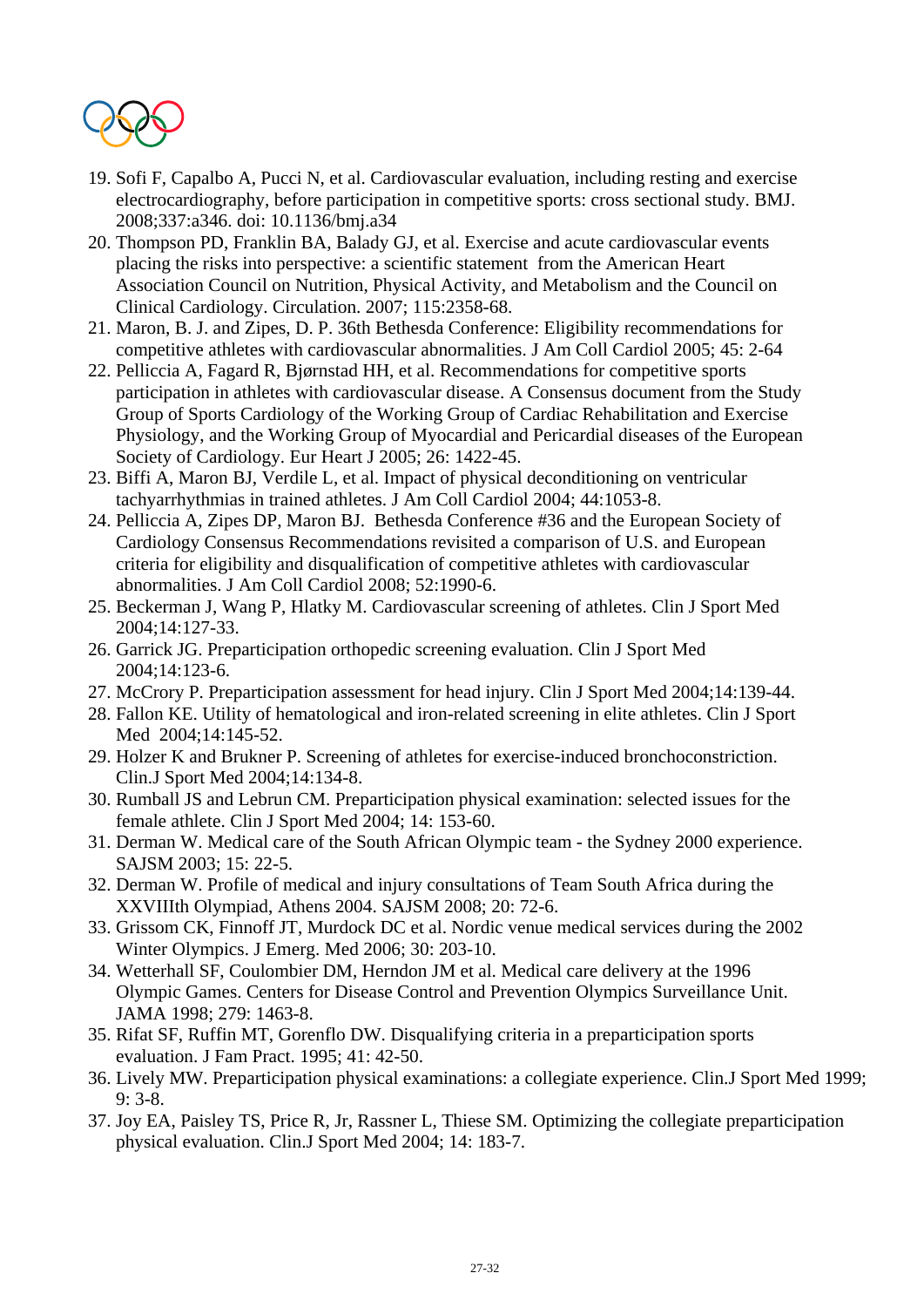

- 38. Batt ME, Jaques R, Stone M. Preparticipation examination (screening): practical issues as determined by sport: a United Kingdom perspective. Clin J Sport Med 2004; 14: 178-82.
- 39. Brukner P, White S, Shawdon A, Holzer K. Screening of athletes: Australian experience. Clin J Sport Med 2004; 14: 169-77.
- 40. Fuller CW, Ojelade EO, Taylor A. Preparticipation medical evaluation in professional sport in the UK: theory or practice? Br. J Sports Med 2007; 41: 890-6.
- 41. Constantini N, Mann G. Preparticipation examination: the Israeli perspective. Clin.J Sport Med 2005; 15: 111-2.
- 42. Nichols AW, Buxton BP, Ho KW. Pre-participation examination: a new form for Hawaii. Hawaii Med J 1995: 54: 434-8.
- 43. Fitch KD, Sue-Chu M, Anderson SD, Boulet LP, Hancox RJ, McKenzie DC et al. Asthma and the elite athlete: summary of the International Olympic Committee's consensus conference, Lausanne, Switzerland, January 22-24, 2008. J Allergy Clin.Immunol. 2008; 122: 254-60, 260.
- 44. Carlsen KH, Anderson SD, Bjermer L, et al. Exercise-induced asthma, respiratory and allergic disorders in elite athletes: epidemiology, mechanisms and diagnosis: part I of the report from the Joint Task Force of the European Respiratory Society (ERS) and the European Academy of Allergy and Clinical Immunology (EAACI) in cooperation with GA2LEN. Allergy 2008; 63: 387-403.
- 45. Cummiskey J, Carlsen K, Kim K, et al. Sports Pulmonology. In Schwellnus MP, ed. The Olympic Textbook of Medicine in Sport, pp 268-301. Oxford: Wiley-Blackwell, 2008.
- 46. Gropper SS, Blessing D, Dunham K, Barksdale JM. Iron status of female collegiate athletes involved in different sports. Biol.Trace Elem.Res. 2006; 109: 1-14.
- 47. Sinclair LM and Hinton PS. Prevalence of iron deficiency with and without anemia in recreationally active men and women. J.Am.Diet.Assoc. 2005; 105: 975-8.
- 48. Fallon KE. Screening for haematological and iron-related abnormalities in elite athletes-Analysis of 576 cases. J.Sci.Med.Sport 2008, 11:329-36.
- 49. Eliakim A, Nemet D, Constantini N. Screening blood tests in members of the Israeli National Olympic team. J.Sports Med.Phys.Fitness 2002; 42: 250-5.
- 50. Rietjens GJ, Kuipers H, Hartgens F, Keizer HA. Red blood cell profile of elite olympic distance triathletes. A three-year follow-up. Int.J.Sports Med. 2002; 23: 391-6.
- 51. Di Santolo M, Stel G, Banfi G, Gonano F, Cauci S. Anemia and iron status in young fertile nonprofessional female athletes. Eur.J.Appl.Physiol 2008; 102: 703-9.
- 52. Schumacher YO, Jankovits R, Bultermann D, Schmid A, Berg A. Hematological indices in elite cyclists. Scand.J.Med.Sci.Sports 2002; 12: 301-8.
- 53. Dubnov G, Foldes AJ, Mann G, Magazanik A, Siderer M, Constantini N. High prevalence of iron deficiency and anemia in female military recruits. Mil.Med. 2006; 171: 866-9.
- 54. Katelaris CH, Carrozzi FM, Burke TV, Byth K. Patterns of allergic reactivity and disease in Olympic athletes. Clin.J Sport Med 2006; 16: 401-5.
- 55. Katelaris CH, Carrozzi FM, Burke TV, Byth K. A springtime olympics demands special consideration for allergic athletes. J Allergy Clin.Immunol. 2000; 106: 260-6.
- 56. Katelaris CH. Allergy and athletes. Curr.Allergy Asthma Rep. 2001; 1: 397-8.
- 57. Hawarden D, Baker S, Toerien A, Prescott R, Leaver R, Potter PC et al. Aero-allergy in South African olympic athletes. S.Afr.Med J 2002; 92 :355-6.
- 58. Katelaris CH, Carrozzi FM, Burke TV. Allergic rhinoconjunctivitis in elite athletes: optimal management for quality of life and performance. Sports Med 2003; 33: 401-6.
- 59. Gleeson M. Immune system adaptation in elite athletes. Curr.Opin.Clin Nutr.Metab Care 2006; 9: 659-65.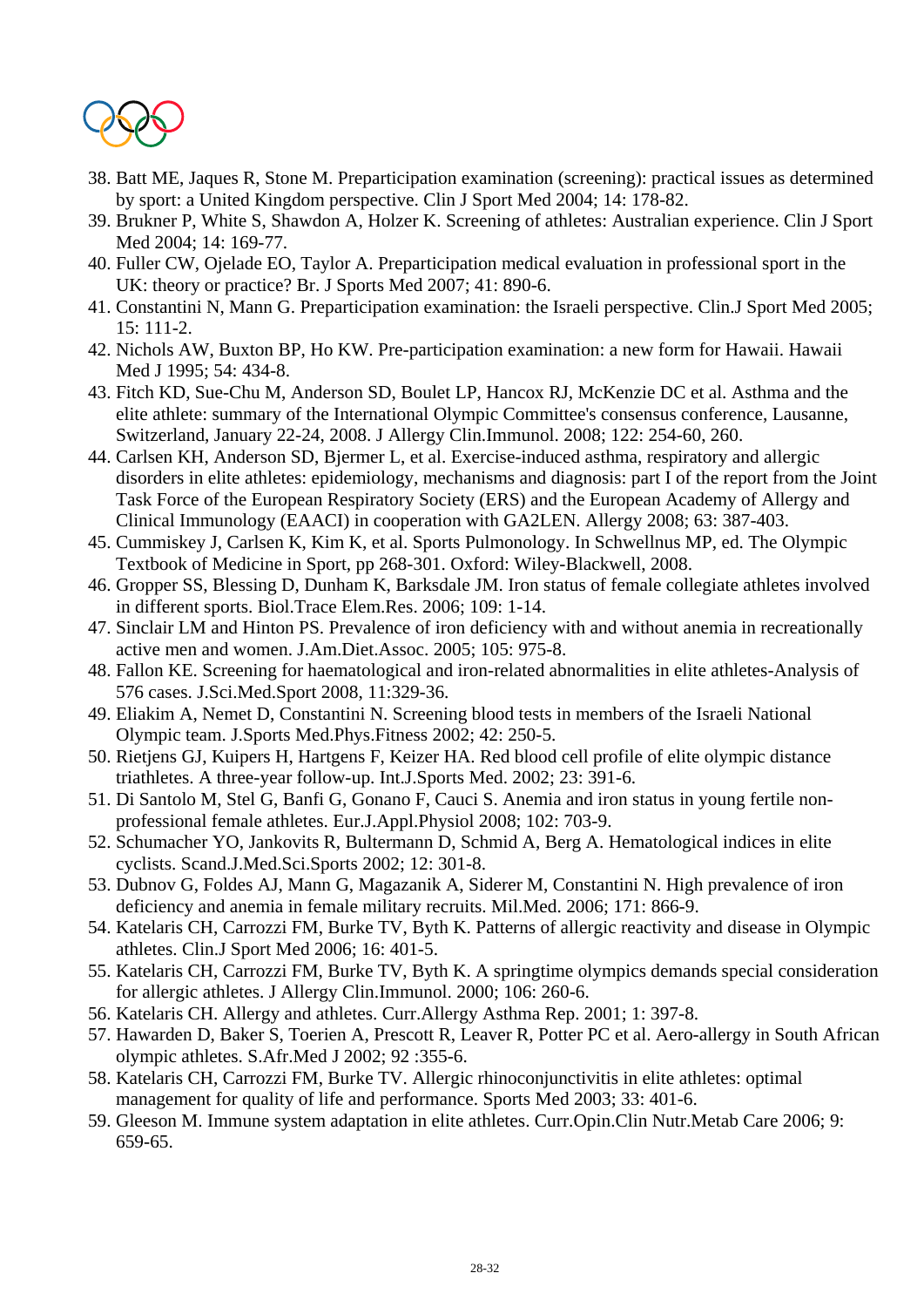

- 60. Ekblom B, Ekblom O, Malm C. Infectious episodes before and after a marathon race. Scand J Med Sci Sports 2006; 16: 287-93.
- 61. Schwellnus MP, Jeans A, Motaung S, Swart J. Exercise and infections. In Schwellnus MP, ed. The Olympic Textbook of Medicine in Sport, pp 344-64. Oxford: Wiley-Blackwell, 2008.
- 62. Luke A,.d'Hemecourt P. Prevention of infectious diseases in athletes. Clin.Sports Med. 2007; 26: 321- 44.
- 63. Pirozzolo JJ,.LeMay DC. Blood-borne infections. Clin.Sports Med. 2007; 26: 425-31.
- 64. Malm C. Susceptibility to infections in elite athletes: the S-curve. Scand J Med Sci Sports 2006; 16: 4-6.
- 65. Adams BB. Dermatology. In Schwellnus MP, ed. The Olympic Textbook of Medicine in Sport, pp 326-43. Oxford: Wiley-Blackwell, 2008.
- 66. Adams BB. Dermatologic disorders of the athlete. Sports Med. 2002; 32: 309-21.
- 67. Adams BB. Skin infections in sport. ISMJ 2003; 4: http:[/www.ismj.com.](http://www.ismj.com/)
- 68. Rayner B, Schwellnus MP. Exercise and the Kidney. In Schwellnus MP, ed. The Olympic Textbook of Medicine in Sport, pp 375-89. Oxford: Wiley-Blackwell, 2008.
- 69. Schwellnus MP, Wright J. Gastrointestinal System and Exercise: A Clinical Approach to Gastrointestinal Problems in Athletes. In Schwellnus MP, ed. The Olympic Textbook of Medicine in Sport, pp 365-74. Oxford: Wiley-Blackwell, 2008.
- 70. McCrory P. Neurologic Problems in Sport. In Schwellnus MP, ed. The Olympic Textbook of Medicine in Sport, pp 412-28. Oxford: Wiley-Blackwell, 2008.
- 71. Tsitsimpikou C, Tsiokanos A, Tsarouhas K, Schamasch P, Fitch KD, Valasiadis D et al. Medication use by athletes at the Athens 2004 Summer Olympic Games. Clin.J Sport Med 2009; 19: 33-8.
- 72. Anderson JM, Trojian T, Kraemer WJ. Endocrinology. In Schwellnus MP, ed. The Olympic Textbook of Medicine in Sport, pp 302-25. Oxford: Wiley-Blackwell, 2008.
- 73. Carek PJ and Mainous AG, III. A thorough yet efficient exam identifies most problems in school athletes. J.Fam.Pract. 2003; 52: 127-34.
- 74. Aubry M, Cantu R, Dvorak J et al. Summary and Agreement Statement of the First International Conference on Concussion in Sport, Vienna 2001. Clin J Sports Med 12(1): 6-11, 2002.
- 75. Langlois JA, Rutland-Brown W, Wald MM. The epidemiology and impact of traumatic brain injury. J Head Trauma Rehabil. 2006; 21: 375-78.
- 76. Department of Health and Human Services (US), Centers for Disease Control and Prevention. Nonfatal sports- and recreation-related traumatic brain injuries treated in emergency departments – United States, 2001- 2005. MMWR. 2007; 56(29); 733-37.
- 77. Browne GT and Lam LT. Concussive head injury in children and adolescents related to sports and other leisure physical activities. Br. J. Sports Med; 40: 163 – 168, 2006.
- 78. Guskiewicz KM, Weaver NL, Padua DA, et al. Epidemiology of Concussion in Collegiate and High School Football Players. Am J Sports Med 2000, 28: 643-650,.
- 79. McCrory P, Meeuwisse W, Johnston K et al. Consensus Statement on Concussion in Sport the  $3<sup>rd</sup>$ International Conference on Concussion in Sport held in Zurich, November 2008. Clin J Sports Med 2009;19:185-200,.
- 80. Fasel R. Analysis of pathological and therapeutic services at the Olympic games with special attention to the oral health of athletes, Doctorate thesis; Univ Barcelona, 2008.
- 81. Levin l, Gili R, Samorodnitzky DM. Self assessed dental status, oral behaviour, DMF, and dental anxiety J Dent Educ 69(12): 1385-89) 2005.
- 82. WHO, Dentition status and treatment needs, Oral health surveys  $4<sup>th</sup>$  Ed 40-47 1997.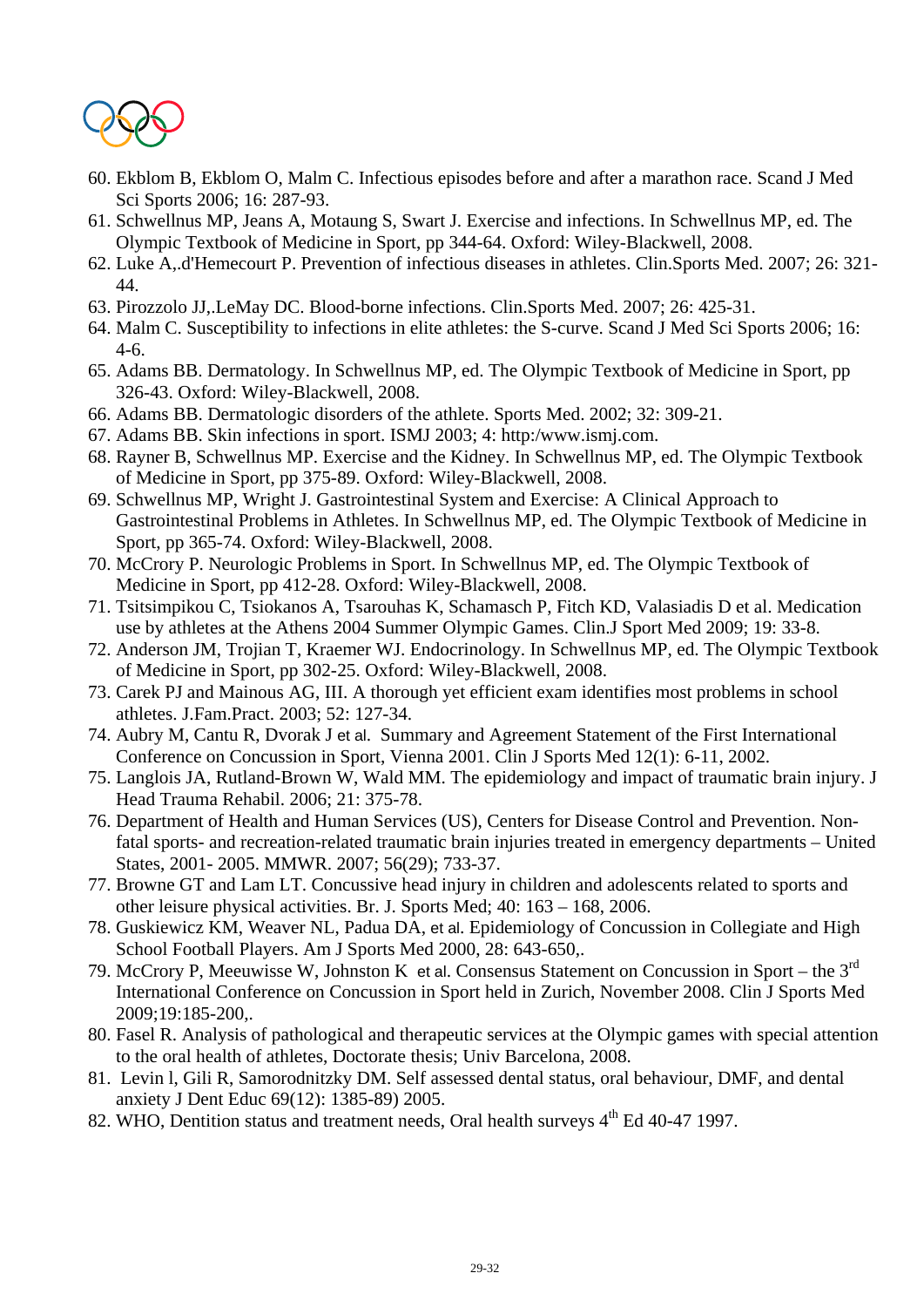

- 83. Sirimaharaj V, Brearly L, meserr, Morgan M. Acidic diet and dental erosion among athletes. Aust Dent J47(3):228-36 2008.
- 84. Vasan N. An in vitro examination of the erosive potential of 3 popular sports drinks on human enamel. U Melbourne Book 1998.
- 85. Milosevic A. Sports drinks a hazard to health Br J Sp Med 31: 28-30, 1997.
- 86. Milosevic A. Tooth Surface Loss; Eating disorders and the dentist. BDJ 186,109-113 (1999).
- 87. Fuselier J,Ellis E, Dodson T. Do mandibular 3rd molars alter the risk for mandibular fracture? J Oral Maxillofac Surg 60(5):514-8, 2002.
- 88. Yamada T, Sawaki Y, Tomida S, Tohani I. Oral injury and mouthguard use by athletes in Japan. Endodod Dent Traum 14:84-7, 1998.
- 89. Kvittem B, Hardie N, Roettger M, et al. Incidence of orofacial injury in high school sport J Pub Health Dent 58:288-93, 1998.
- 90. Burden DJ, An investigation of the association between overjet size, lip coverage, and traumatic injury to maxillary incisors. Eur J Orth 17; 513-17: 1995.
- 91. Andrade R A, Evans PLS, Almeida ALS, et al. Prevalence of Dental Trauma in Pan American Games Athletes.
- 92. Ma'aita J, Alkwrkat A. Is the mandibular  $3<sup>rd</sup>$  molar a risk factor for mandibular angle fracture? Oral Med Oral Surg Oral Path Endod 89(2):143-6, 2000.
- 93. Schwimmer A, Stern R, Kritchman D. Impacted third molars: A contributing factor in mandibular fractures in contact sports. Am J Sports Med 11:262-266 (1983).
- 94. Kerr L. Dental problems in athletes. Clin Sports Med 2(1): 115-122 1983.
- 95. Croll TP, Castaldi CR, Customised protective mouthguards for orthodontic patients. J Clin Dent 30; 15-19: 1996.
- 96. Standards Australia, Guidelines for the fabrication, use and maintenance of sports mouthguards. (HB209-2003) SAI Global p1-7 2003.
- 97. Cornwell H, Dental trauma due to sport in the paediatric patient. CDA 33: 457-70: 2005.
- 98. Badel T, Jerolimov V, Panduric Jet al Custom made mouthguards and the prevention of orofacial injuries in sports. Act Med Croatica 61: Supp 1; 9-14 2007.
- 99. International Olympic Committee 2008
- 100. Nattiv A, Loucks A, Manore M, et al. American College of Sports Medicine Position Stand: The female athlete triad. Med & Sci in Sport & Exercise. 1867-82, 2007.
- 101. Peeling P, Dawson B, Goodman C, et al. Athletic induced iron deficiency: new insights into the role of inflammation, cytokines and hormones. Eur J Appl Physiol. 103:381-91, 2008.
- 102. Sundgot-Borgen J, Torstveit M. Prevalence of eating disorders in elite athletes is higher than in the general population. Clin. J. Sport Med. 14:25–32, 2004.
- 103. Byrne S, Mclean N. Elite athletes: effects of the pressure to be thin. J. Sci. Med. Sport 5:80–94, 2002.
- 104. Dusek T. Influence of high intensity training on menstrual cycle disorders in athletes. Croat. Med. J. 42:79–82, 2001.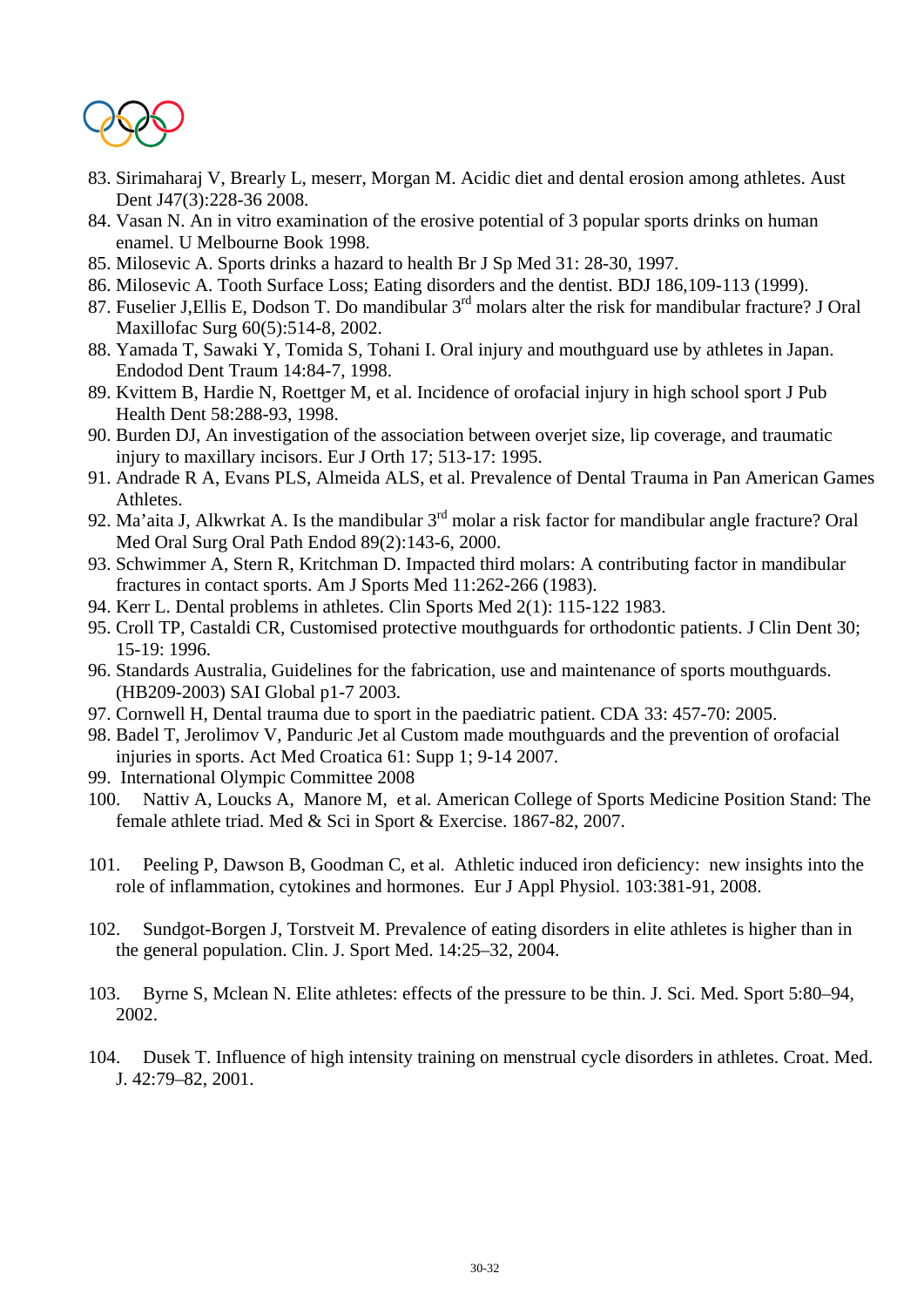

- 105. Bachmann G, Kemmann E. Prevalence of oligomenorrhea and amenorrhea in a college population. Am. J. Obstet.Gynecol. 144:98–102, 1982.
- 106. Sanborn C, Martin B, Wagner W. Is athletic amenorrhea specific to runners? Am. J. Obstet. Gynecol. 143:859–861, 1982.
- 107. Torstveit M, Sundgot-Borgen J. Participation in leanness sports but not training volume is associated with menstrual dysfunction: a national survey of 1276 elite athletes and controls. Br J Sports Med. 39: 141-147, 2005.
- 108. Baker R, Mathur R, Kirk R, Williamson H. Female runners and secondary amenorrhea: correlation with age, parity, mileage, and plasma hormonal and sex-hormone binding globulin concentrations. Fertil. Steril. 36:183–187,1981.
- 109. Beals K, Manore M. Disorders of the female athlete triad among collegiate athletes. Int. J. Sport Nutr. Exerc. Metab. 12:281–293, 2002.
- 110. Chumlea W, Schubert C, Roche A, Kulin H, Lee P, Himes J, and Sun S. Age at menarche and racial comparisons in US girls. Pediatrics 111:110–113, 2003.
- 111. Khan K, Liu-Ambrose T, Sran M, Ashe C, et al. New criteria for female athlete triad syndrome? As osteoporosis is rare, should osteopenia be among the criteria for defining the female athlete triad syndrome? Br.J. Sports Med. 36:10–13, 2002.
- 112. Bennell K, Matheson G, Meeuwisse W, Brukner P. Risk factors for stress fractures. Sports Med. 28:91–122, 1999.
- 113. Carter J, Steward D, Fairburn C. Eating disorder examination questionnaire: norms for young adolescent girls. Behav Res Ther.39: 625-632, 2001.
- 114. Passi V, Bryson S, Lock J. Assessment of eating disorders in adolescents with anorexia nervosa: self-report questionnaire versus interview. Int J Eat Disord. 2003: 33 (1): 45-54.
- 115. Wolk S, Loeb K, Walsh T. Assessment of patients with anorexia nervosa: interview versus selfreport. Int J Eat Disord. 2005: 37 (2): 92-9.
- 116. Luck A, Morgan J, Reid F, et al. The SCOFF questionnaire and clinical interview for eating disorders in general practice: comparative study. BMJ. 2002325: 755-756,.
- 117. Morgan J, Reid F, Lacey J. The SCOFF questionnaire: assessment of a new screening tool for eating disorders. BMJ 1999: 319: 1467-1468.
- 118. Cotton A, Ball C, Robinson P. Four Simple Questions Can Help Screen for Eating Disorders. J Gen Intern Med 2003: 18:53-56.